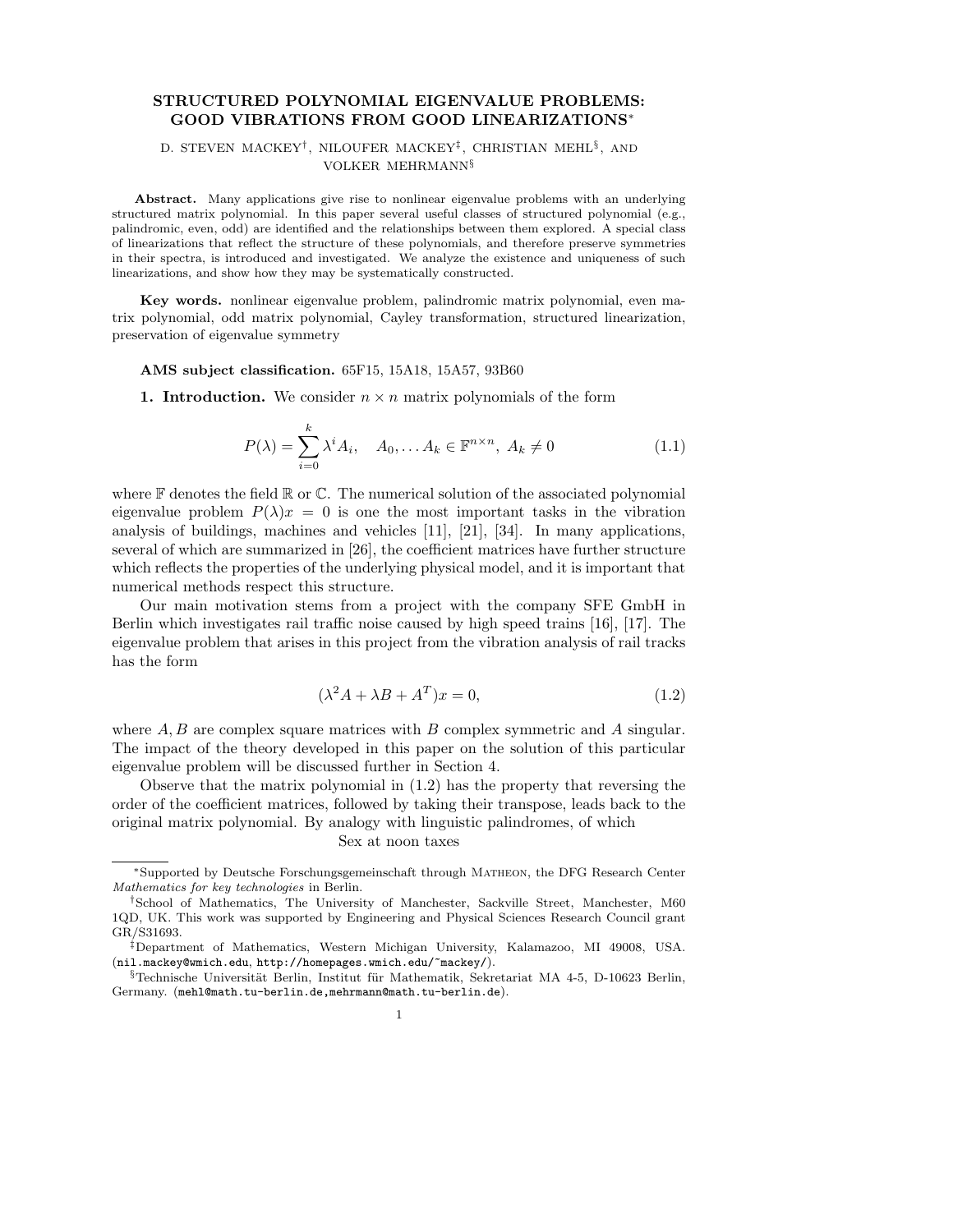is perhaps a less well-known example∗∗ , we say such matrix polynomials are Tpalindromic.

Quadratic real and complex T-palindromic eigenvalue problems also arise in the mathematical modelling and numerical simulation of the behavior of periodic surface acoustic wave (SAW) filters [35], whereas the computation of the Crawford number [15] associated with the perturbation analysis of symmetric generalized eigenvalue problems produces a quadratic ∗-palindromic eigenvalue problem, where ∗ stands for conjugate transpose. Higher order matrix polynomials with a ∗-palindromic structure arise in the optimal control of higher order difference equations [26].

A related class of structured eigenvalue problems arises in the study of corner singularities in anisotropic elastic materials [3], [4], [24], [32] and gyroscopic systems [34]. Here the problem is of the form

$$
P(\lambda)v = (\lambda^2 M + \lambda G + K)v = 0,
$$
\n(1.3)

with large and sparse coefficients  $M = M^T$ ,  $G = -G^T$ ,  $K = K^T$  in  $\mathbb{R}^{n \times n}$ . The matrix polynomial in (1.3) is reminiscent of an even function: replacing  $\lambda$  by  $-\lambda$ , followed by taking the transpose leads back to the original matrix polynomial. We therefore say such matrix polynomials are T-even. Higher order ∗-even eigenvalue problems arise in the linear quadratic optimal control problem for higher order systems of ordinary differential equations [33]. Under different nomenclature, even matrix polynomials have recently received a lot of attention in [3], [5], [32], [33].

The classical approach to investigate or numerically solve polynomial eigenvalue problems is linearization, in which the given polynomial (1.1) is transformed into a  $kn \times kn$  matrix pencil  $L(\lambda) = \lambda X + Y$  that satisfies

$$
E(\lambda)L(\lambda)F(\lambda) = \begin{bmatrix} P(\lambda) & 0 \\ 0 & I_{(k-1)n} \end{bmatrix},
$$
\n(1.4)

where  $E(\lambda)$  and  $F(\lambda)$  are unimodular matrix polynomials [11]. (A matrix polynomial is unimodular if its determinant is a nonzero constant, independent of  $\lambda$ .) Standard methods for linear eigenvalue problems as in [2], [25], [29] can then be applied.

The companion forms [11] provide the standard examples of linearizations for a matrix polynomial  $P(\lambda)$  as in (1.1). Let  $X_1 = X_2 = \text{diag}(A_k, I_n, \dots, I_n)$ ,

$$
Y_1 = \begin{bmatrix} A_{k-1} & A_{k-2} & \dots & A_0 \\ -I_n & 0 & \dots & 0 \\ & \ddots & \ddots & \vdots \\ 0 & & -I_n & 0 \end{bmatrix}, \text{ and } Y_2 = \begin{bmatrix} A_{k-1} & -I_n & 0 \\ A_{k-2} & 0 & \ddots \\ \vdots & \vdots & \ddots & -I_n \\ A_0 & 0 & \dots & 0 \end{bmatrix}.
$$

Then  $C_1(\lambda) = \lambda X_1 + Y_1$  and  $C_2(\lambda) = \lambda X_2 + Y_2$  are repectively the first and second companion forms for  $P(\lambda)$ . Unfortunately, since these companion linearizations do not reflect the structure present in palindromic, even, or odd matrix polynomials, the corresponding linearized pencil can usually only be treated with methods for general matrix pencils. In a finite precision environment, a numerical method that ignores the structure may produce physically meaningless results [34], e.g., lose symmetries

<sup>∗∗</sup>Invented by the mathematician Peter Hilton in 1947 for his thesis advisor J.H.C. Whitehead. It is probable, Hilton says, that this palindrome may have been known before 1947. When Whitehead lamented its brevity, Hilton responded by crafting the palindromic masterpiece "Doc, note, I dissent. A fast never prevents a fatness. I diet on cod." [18]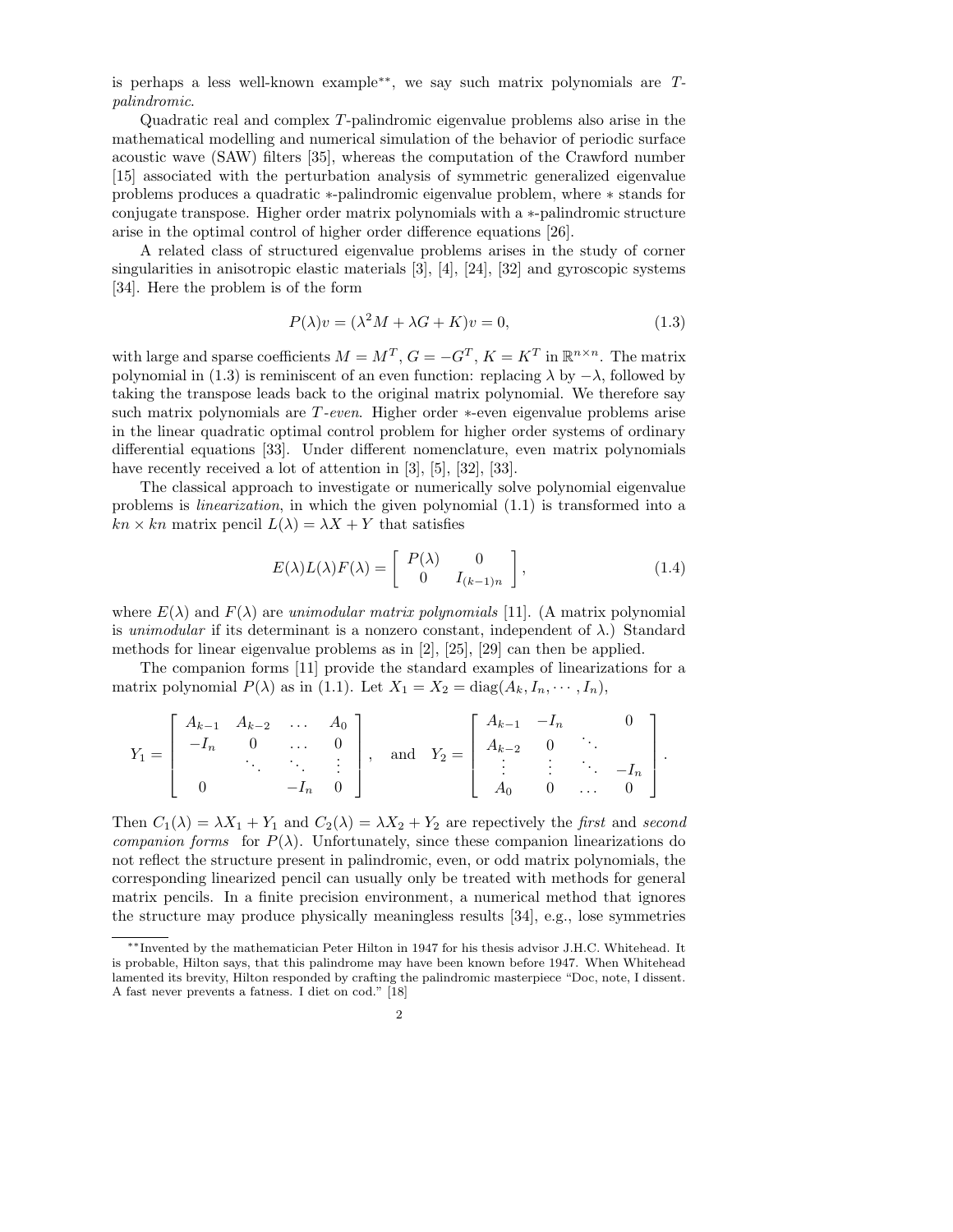in the spectrum. Therefore, it is important to construct linearizations that reflect the structure of the given matrix polynomial, and then develop numerical methods for the corresponding linear eigenvalue problem that properly address these structures as well. The latter topic has been an important area of research in the last decade, see, e.g., [5], [6], [7], [30], [32] and the references therein.

In this paper we show that the pencil spaces  $\mathbb{L}_1(P)$  and  $\mathbb{L}_2(P)$ , developed in [27] by generalizing the first and second companion forms, are rich enough to include subspaces of pencils that reflect palindromic, even, or odd structure of a matrix polynomial P. Extending the notion of *Cayley transformation* to matrix polynomials, we show in section 2.2 how this transformation connects (anti)-palindromic and odd/even structures. Section 3 is devoted to the introduction and analysis of structured linearizations for the various structured matrix polynomials under consideration. The general linearization approach of [27] is summarized, and then exploited to obtain the main results of this paper: identification of structured pencils in  $\mathbb{L}_1(P)$ , a constructive method for generating them, and necessary and sufficient conditions for these pencils to be linearizations, thereby correctly retaining information on eigenvalues and eigenvectors of the original matrix polynomial. These results are then used to identify situations when existence of structure-preserving linearizations is not guaranteed.

Finally, in Section 4 we elucidate the subtitle "good vibrations from good linearizations" by discussing the impact of the theory developed in this paper on the palindromic eigenvalue problem (1.2) arising in the vibration analysis of rail tracks.

2. Basic structures, spectral properties, and Cayley transformations. In this section we formally define the structured polynomials that are studied in this paper, show how the structure of a polynomial is reflected in its spectra, and establish connections between the various classes of structured polynomials by extending the classical definition of Cayley transformations to matrix polynomials. For conciseness, the symbol  $\star$  is used as an abbreviation for transpose T in the real case and either T or conjugate transpose ∗ in the complex case.

DEFINITION 2.1. Let  $Q(\lambda) = \sum_{i=0}^{k} \lambda^{i} B_{i}$ , where  $B_0, \ldots, B_k \in \mathbb{F}^{m \times n}$ , be a matrix polynomial of degree k, that is,  $B_k \neq 0$ . Then we define the adjoint  $Q^{\star}(\lambda)$  and the reversal rev  $Q(\lambda)$  of  $Q(\lambda)$ , respectively, by

$$
Q^{\star}(\lambda) := \sum_{i=0}^{k} \lambda^{i} B_{i}^{\star} \quad and \quad \text{rev } Q(\lambda) := \lambda^{k} Q(1/\lambda) = \sum_{i=0}^{k} \lambda^{k-i} B_{i}.
$$
 (2.1)

If deg( $Q(\lambda)$ ) denotes the *degree* of the matrix polynomial  $Q(\lambda)$ , then, in general,  $\deg(\text{rev } Q(\lambda)) \leq \deg(Q(\lambda))$  and rev  $(Q_1(\lambda) \cdot Q_2(\lambda)) = \text{rev } Q_1(\lambda) \cdot \text{rev } Q_2(\lambda)$ , whenever the product  $Q_1(\lambda) \cdot Q_2(\lambda)$  is defined. Using (2.1), the various structured matrix polynomials under consideration are now defined in Table 2.1.

Table 2.1 Definitions of basic structures

| Definitions of basic structures     |                                                                        |                                               |                                                                          |  |  |
|-------------------------------------|------------------------------------------------------------------------|-----------------------------------------------|--------------------------------------------------------------------------|--|--|
| palindromic<br>$\star$ -palindromic | rev $P(\lambda) = P(\lambda)$<br>rev $P^{\star}(\lambda) = P(\lambda)$ | anti-palindromic<br>$\star$ -anti-palindromic | rev $P(\lambda) = -P(\lambda)$<br>rev $P^{\star}(\lambda) = -P(\lambda)$ |  |  |
| even                                | $P(-\lambda) = P(\lambda)$                                             | odd                                           | $P(-\lambda) = -P(\lambda)$                                              |  |  |
| $\star$ -even                       | $P^{\star}(-\lambda) = P(\lambda)$                                     | $\star$ -odd                                  | $P^{\star}(-\lambda) = -P(\lambda)$                                      |  |  |

For a scalar polynomial  $p(x)$ , T-palindromic is the same as palindromic (i.e., rev  $p(x) = p(x)$ , while \*-palindromic is equivalent to conjugate-palindromic (i.e.,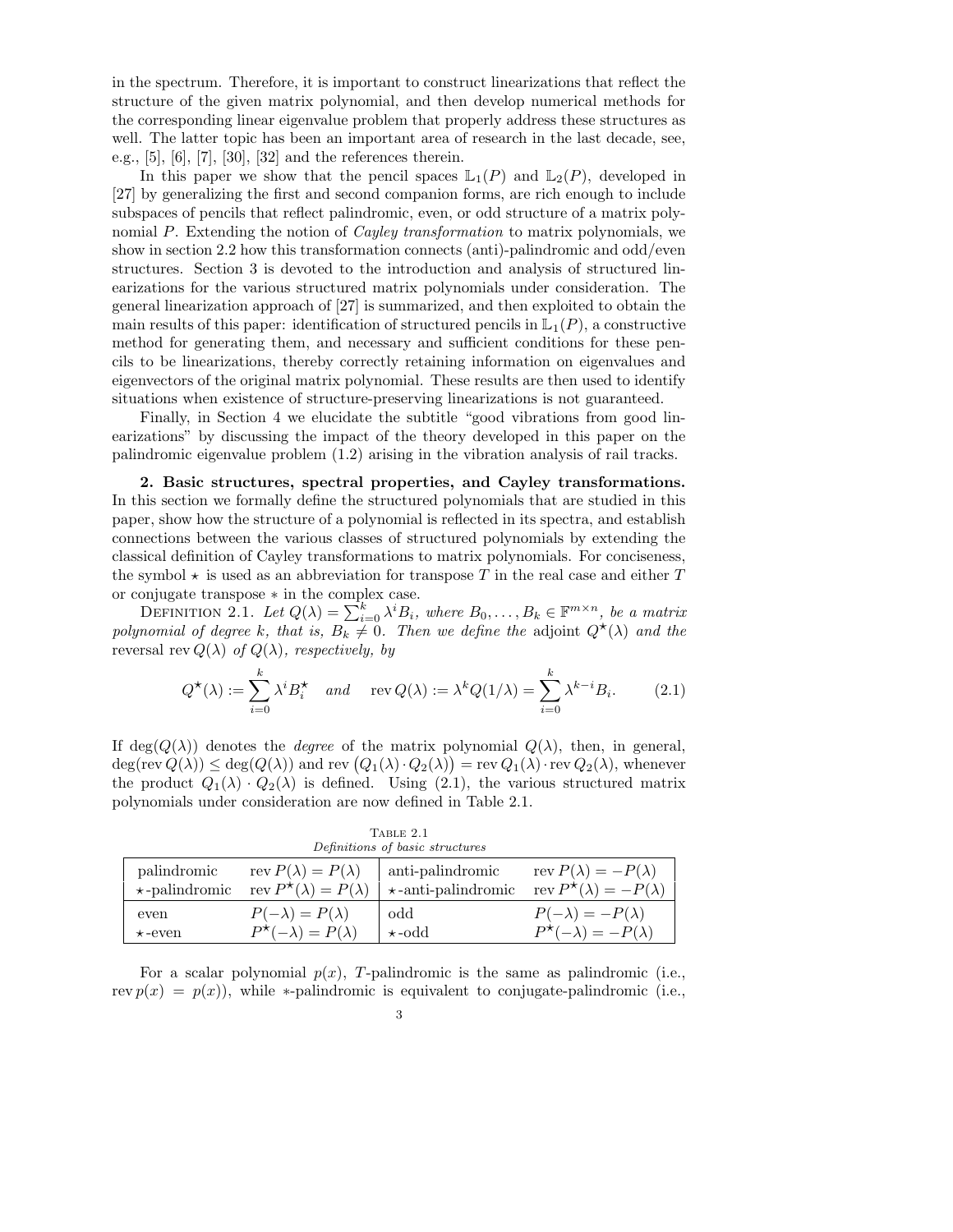rev  $\overline{p}(x) = p(x)$ . Analogous simplifications occur for the T-even, \*-even, and all the anti-variants in the scalar polynomial case.

Two matrices that play an important role in our investigation are the  $k \times k$  reverse identity  $R_k$  in the context of palindromic structures, and the  $k \times k$  diagonal matrix  $\Sigma_k$  of alternating signs in the context of even/odd structures (the subscript k will be suppressed whenever it is clear from the context):

$$
R := R_k := \begin{bmatrix} 0 & 1 \\ 1 & 0 \end{bmatrix}_{k \times k} \quad \text{and} \quad \Sigma := \Sigma_k := \begin{bmatrix} (-1)^{k-1} & 0 \\ 0 & (-1)^0 \end{bmatrix} . \tag{2.2}
$$

2.1. Spectral symmetry. A distinguishing feature of the structured matrix polynomials in Table 2.1 is the special symmetry properties of their spectra, described in the following result.

THEOREM 2.2. Let  $P(\lambda) = \sum_{i=0}^{k} \lambda^{i} A_i$ ,  $A_k \neq 0$  be a regular matrix polynomial that has one of the structures listed in Table 2.1. Then the spectrum of  $P(\lambda)$  has the pairing depicted in Table 2.2. Moreover, the algebraic, geometric, and partial multiplicities of the two eigenvalues in each such pair are equal. (Here, we allow  $\lambda = 0$  and interpret  $1/\lambda$  as the eigenvalue  $\infty$ .)

| TABLE 2.2<br><i>Spectral symmetries</i>                                                 |                                                  |
|-----------------------------------------------------------------------------------------|--------------------------------------------------|
| Structure of $P(\lambda)$                                                               | eigenvalue pairing                               |
| $(anti)$ -palindromic, $T$ - $(anti)$ -palindromic<br>*-palindromic, *-anti-palindromic | $(\lambda, 1/\lambda)$<br>$(\lambda, 1/\lambda)$ |
| even, odd, T-even, T-odd<br>*-even, *-odd                                               | $(\lambda, -\lambda)$                            |

*Proof.* We first recall some well-known facts  $[8]$ ,  $[10]$ ,  $[11]$  about the companion forms  $C_1(\lambda)$  and  $C_2(\lambda)$  of a regular matrix polynomial  $P(\lambda)$ :

- $P(\lambda)$  and  $C_1(\lambda)$  have the same eigenvalues (including  $\infty$ ) with the same algebraic, geometric, and partial multiplicities.
- $C_1(\lambda)$  and  $C_2(\lambda)$  are always *strictly equivalent*, i.e., there exist nonsingular constant matrices E and F such that  $C_1(\lambda) = E \cdot C_2(\lambda) \cdot F$ .
- Any pair of strictly equivalent pencils have the same eigenvalues (including  $\infty$ ), with the same algebraic, geometric, and partial multiplicities.

With these facts in hand, we first consider the case when  $P(\lambda)$  is  $\star$ -palindromic or  $\star$ -anti-palindromic, so that rev  $P^{\star}(\lambda) = \chi_P P(\lambda)$  for  $\chi_P = \pm 1$ . Our strategy is to show that  $C_1(\lambda)$  is strictly equivalent to rev  $C_1^{\star}(\lambda)$ , from which the desired eigenvalue pairing and equality of multiplicities then follows. Using the nonsingular matrix

$$
T := \left[ \begin{array}{cccc} \chi_{\scriptscriptstyle P} I & \chi_{\scriptscriptstyle P} A_{k-1} & \cdots & \chi_{\scriptscriptstyle P} A_1 \\ 0 & 0 & & -I \\ \vdots & & & \vdots \\ 0 & -I & & 0 \end{array} \right],
$$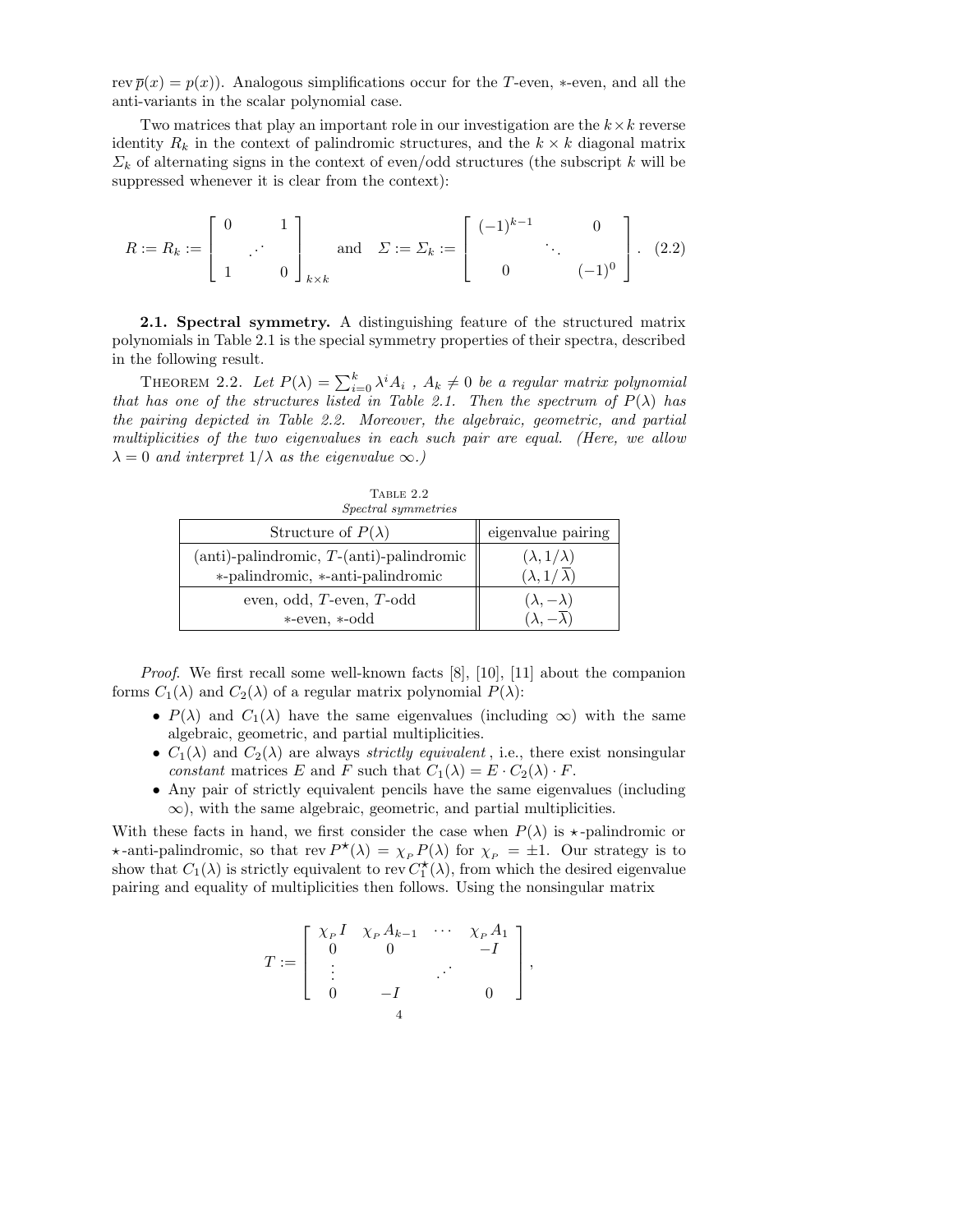we first show that  $C_1(\lambda)$  is strictly equivalent to rev  $C_2^{\star}(\lambda)$ .

$$
T \cdot C_1(\lambda) \cdot (R_k \otimes I_n) = T \cdot \begin{pmatrix} \lambda \begin{bmatrix} 0 & A_k \ A & \cdots & A_k \end{bmatrix} + \begin{bmatrix} A_0 & A_1 & \cdots & A_{k-1} \ 0 & 0 & -I \ \vdots & \ddots & \vdots \ 0 & -I & 0 \end{bmatrix} \end{pmatrix}
$$
  
=  $\lambda \begin{bmatrix} \chi_P A_1 & \cdots & \chi_P A_{k-1} & \chi_P A_k \ -I & 0 & 0 \ \vdots & \ddots & \vdots \ 0 & -I & 0 \end{bmatrix} + \begin{bmatrix} \chi_P A_0 & 0 \ A_1 & \cdots & I \end{bmatrix}$   
=  $\lambda \begin{bmatrix} A_{k-1} & -I & 0 \ \vdots & \ddots & \vdots \ A_1 & 0 & -I \ A_0 & 0 & \cdots & 0 \end{bmatrix}^{\star} + \begin{bmatrix} A_k & 0 \ 0 & \cdots & I \end{bmatrix}^{\star}$   
= rev  $C_2^{\star}(\lambda)$ .

But rev  $C_2^{\star}(\lambda)$  is always strictly equivalent to rev  $C_1^{\star}(\lambda)$ , since  $C_1(\lambda)$  and  $C_2(\lambda)$  are. This completes the proof for this case.

For the case of palindromic or anti-palindromic matrix polynomials, i.e., polynomials  $P(\lambda)$  satisfying rev  $P(\lambda) = \chi_P P(\lambda)$ , an analogous computation shows that

$$
T \cdot C_1(\lambda) \cdot (R_k \otimes I_n) = \text{rev } C_1(\lambda),
$$

i.e.,  $C_1(\lambda)$  is strictly equivalent to rev  $C_1(\lambda)$ , which again implies the desired eigenvalue pairing and equality of multiplicities.

Next assume that  $P(\lambda)$  is  $\star$ -even or  $\star$ -odd, so  $P^{\star}(-\lambda) = \varepsilon_P P(\lambda)$  for  $\varepsilon_P = \pm 1$ . We show that  $C_1(\lambda)$  is strictly equivalent to  $C_1^{\star}(-\lambda)$ , from which the desired pairing of eigenvalues and equality of multiplicities follows. We begin by observing that  $C_1(\lambda)$ is strictly equivalent to  $\overrightarrow{C_2^{\star}}(-\lambda)$ :

$$
\begin{aligned}\n\left(\mathrm{diag}(\varepsilon_{P}, -\Sigma_{k-1}) \otimes I_{n}\right) \cdot C_{1}(\lambda) \cdot \left(\Sigma_{k} \otimes I_{n}\right) \\
&= \lambda \begin{bmatrix}\n\varepsilon_{P}(-1)^{k-1} A_{k} & 0 \\
0 & -I\n\end{bmatrix} + \begin{bmatrix}\n\varepsilon_{P}(-1)^{k-1} A_{k-1} & \cdots & \varepsilon_{P}(-1)^{1} A_{1} & \varepsilon_{P} A_{0} \\
-I & 0 & 0 \\
0 & -I & 0\n\end{bmatrix} \\
&= -\lambda \begin{bmatrix}\nA_{k} & 0 \\
I & \vdots \\
0 & I\n\end{bmatrix} + \begin{bmatrix}\nA_{k-1} & -I & 0 \\
\vdots & \ddots & \vdots \\
A_{1} & 0 & -I \\
A_{0} & 0 & \cdots & 0\n\end{bmatrix}^{\star} = C_{2}^{\star}(-\lambda).\n\end{aligned}
$$

The strict equivalence of  $C_2^{\star}(-\lambda)$  and  $C_1^{\star}(-\lambda)$  now follows from that of  $C_2(\lambda)$  and  $C_1(\lambda)$ , and the proof for this case is complete.

For even or odd polynomials, that is when  $P(-\lambda) = \varepsilon_P P(\lambda)$ , an analogous computation

$$
(\mathrm{diag}(\varepsilon_p, -\Sigma_{k-1}) \otimes I_n) \cdot C_1(\lambda) \cdot (\Sigma_k \otimes I_n) = C_1(-\lambda)
$$

shows that  $C_1(\lambda)$  is strictly equivalent to  $C_1(-\lambda)$ , which implies the desired eigenvalue pairing and equality of multiplicities.  $\Box$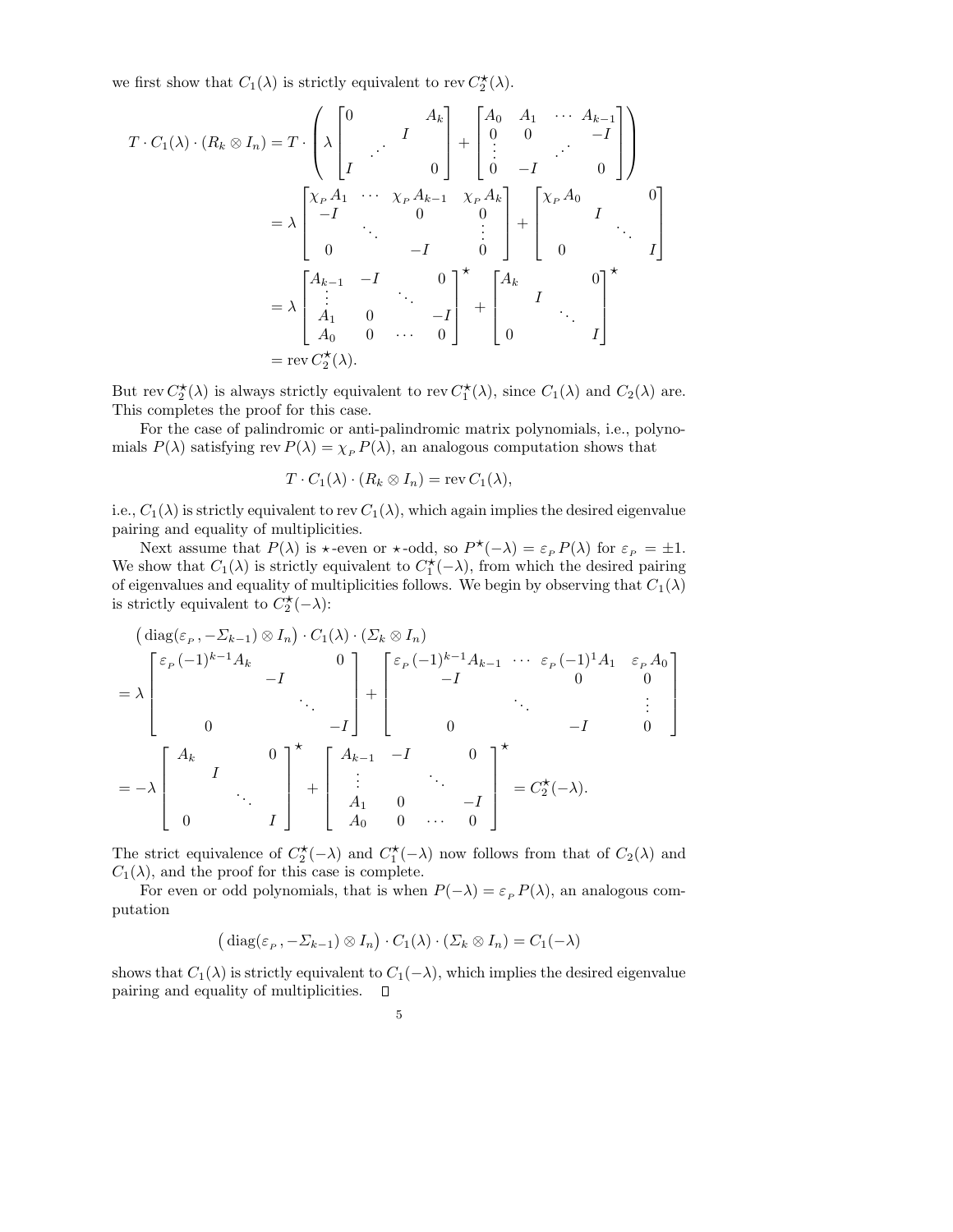If the coefficient matrices of P are real, then the eigenvalues of a  $\star$ -even or  $\star$ -odd matrix polynomial occur in quadruples  $(\lambda, \overline{\lambda}, -\lambda, -\overline{\lambda})$ . This property has sometimes been referred to as "Hamiltonian spectral symmetry", since the eigenvalues of real Hamiltonian matrices have such symmetry [30], [33]. Note however that this is actually a feature common to matrices in Lie algebras associated with any real scalar product, and is not confined to Hamiltonian matrices [28]. Similarly, the eigenvalues of real  $\star$ -palindromic and anti- $\star$ -palindromic matrix polynomials occur not just in pairs but in quadruples  $(\lambda, \overline{\lambda}, 1/\lambda, 1/\overline{\lambda})$ , a property sometimes referred to as "symplectic spectral symmetry", since real symplectic matrices exhibit this behavior. But once again, this type of eigenvalue symmetry is an instance of a more general phenomenon associated with matrices in the Lie group of any real scalar product, such as the real pseudo-orthogonal (Lorentz) groups. See [1], [7], [23], [30] for detailed coverage of Hamiltonian and symplectic matrices, and [12], [28] for properties of matrices in the Lie algebra or Lie group of more general scalar products.

REMARK 2.3. In Definition 2.1 we could have defined the adjoint of an  $n \times n$ matrix polynomial with respect to the adjoint of a more general scalar product, rather than restricting  $\star$  to just transpose or conjugate transpose. For example, with any nonsingular matrix M we can define a bilinear scalar product  $\langle x, y \rangle := x^T M y$ , and denote the adjoint of a matrix  $A \in \mathbb{F}^{n \times n}$  with respect to this scalar product by  $A^* = M^{-1}A^T M$ . (Similarly for a sesquilinear scalar product  $\langle x, y \rangle := x^*My$  and its corresponding adjoint  $A^* = M^{-1}A^*M$ .) Then for an  $n \times n$  matrix polynomial  $P(\lambda)$  the definition of the corresponding adjoint  $P^{\star}(\lambda)$  is formally identical to Definition 2.1; the structures in Table 2.1 also make sense as written with  $\star$  denoting the adjoint of a general scalar product. Well-known examples of this are the skew-Hamiltonian/Hamiltonian pencils [32], which are  $\star$ -odd with respect to the symplectic form defined by  $M = J = \begin{bmatrix} 0 & I \\ -I & 0 \end{bmatrix}$ .

However, if the matrix  $M$  defining a bilinear scalar product satisfies  $M<sup>T</sup> = \varepsilon M$ for  $\varepsilon = \pm 1$  (or  $M^* = \varepsilon M$ ,  $|\varepsilon| = 1$ ,  $\varepsilon \in \mathbb{C}$  in the sesquilinear case), then not much is gained by this apparent extra generality. Note that this includes all the standard examples, which are either symmetric or skew-symmetric bilinear forms or Hermitian sesquilinear forms. In the bilinear case we have

$$
P(\lambda) \text{ is } \star\text{-palindromic} \Leftrightarrow \text{rev } P^{\star}(\lambda) = \text{rev } (M^{-1}P^{T}(\lambda)M) = P(\lambda)
$$

$$
\Leftrightarrow \text{rev } (MP(\lambda))^{T} = \text{rev } (P^{T}(\lambda)M^{T}) = \varepsilon MP(\lambda)
$$

$$
\Leftrightarrow MP(\lambda) \text{ is } T\text{-palindromic or } T\text{-anti-palindromic},
$$

depending on the sign of  $\varepsilon$ . A similar argument shows that  $\star$ -evenness or  $\star$ -oddness of  $P(\lambda)$  is equivalent to the T-evenness or T-oddness of  $MP(\lambda)$ . Analogous results also hold in the sesquilinear case when  $M^* = \varepsilon M$ . Thus for any of the standard scalar products with adjoint  $\star$ , the  $\star$ -structures in Table 2.1 can be reduced to either the  $\star = T$  or  $\star = \star$  case; in particular this implies that the eigenvalue pairing results of Theorem 2.2 extend to these more general  $\star$ -structures. Note that this reduction shows the skew-Hamiltonian/Hamiltonian pencils mentioned above are equivalent to T-even or ∗ -even pencils.

2.2. Cayley transformations of matrix polynomials. It is well known that the Cayley transformation and its generalization to matrix pencils [23], [31] relates Hamiltonian structure to symplectic structure for both matrices and pencils. By extending the classical definition of this transformation to matrix polynomials, we now develop analogous relationships between (anti)-palindromic and odd/even matrix polynomials, and their  $\star$ -variants.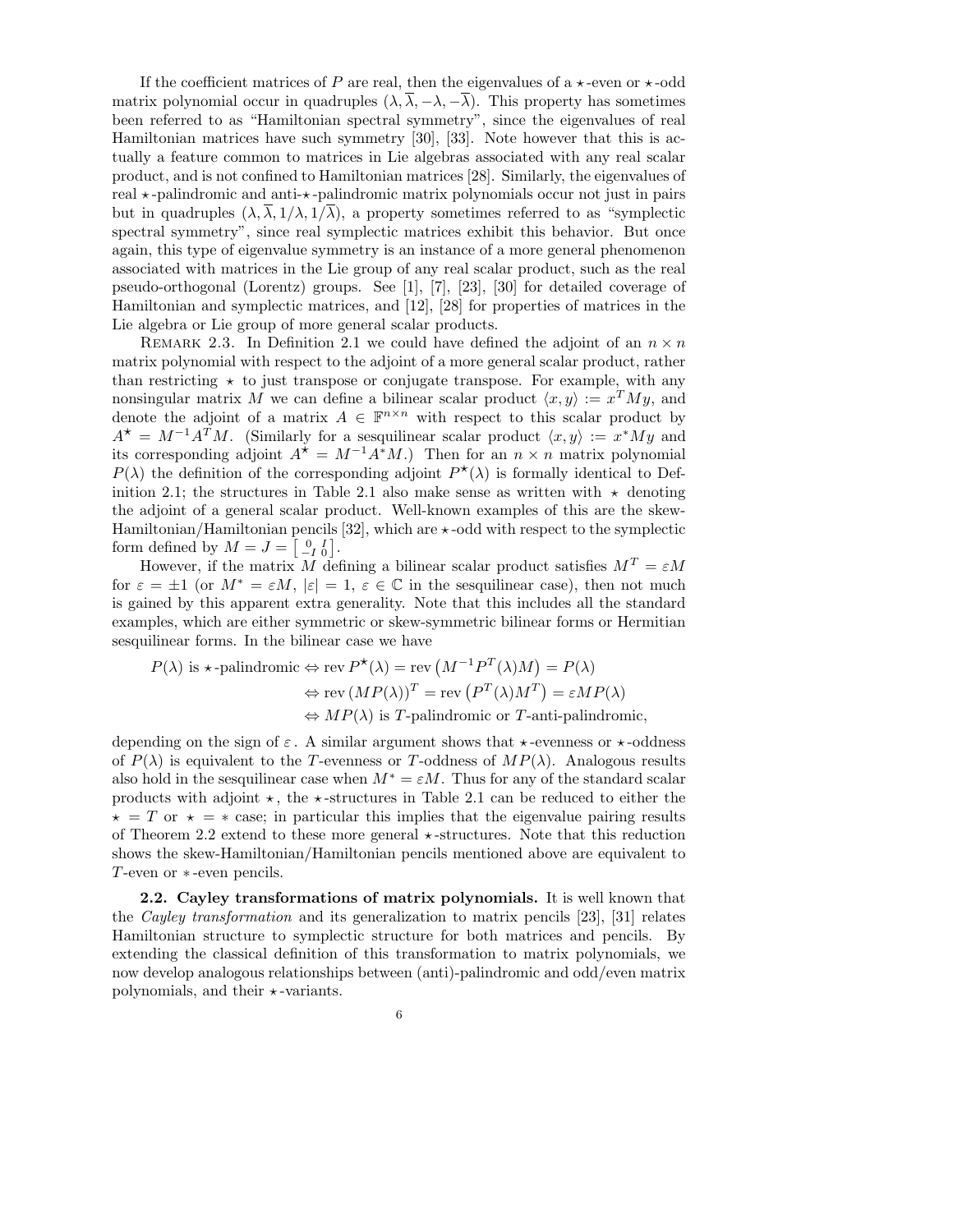Our choice of definition is motivated by the following observation: the only Möbius transformations of the complex plane that map reciprocal pairs  $(\mu, 1/\mu)$  to plus/minus pairs  $(\lambda, -\lambda)$  are  $\alpha\left(\frac{\mu-1}{\mu+1}\right)$  and  $\beta\left(\frac{1+\mu}{1-\mu}\right)$ , where  $\alpha, \beta \in \mathbb{C}$  are nonzero constants. When  $\alpha = \beta = 1$ , these transformations also map conjugate reciprocal pairs  $(\mu, 1/\overline{\mu})$  to conjugate plus/minus pairs  $(\lambda, -\lambda)$ . Putting this together with Theorem 2.2, we see that the Möbius transformations  $\frac{\mu-1}{\mu+1}$ ,  $\frac{1+\mu}{1-\mu}$  translate the spectral symmetries of (anti)-palindromic matrix polynomials and their  $\star$ -variants to those of odd/even matrix polynomials and their  $\star$ -variants. Consequently, it is reasonable to anticipate that Cayley transformations modelled on these particular Möbius transformations might have an analogous effect on structure at the level of matrix polynomials. These observations therefore lead us to adopt the following definition as the natural extension, given our context, of the Cayley transformation to matrix polynomials.

DEFINITION 2.4. Let  $P(\lambda)$  be a matrix polynomial of degree k as in (1.1). Then the Cayley transformation of  $P(\lambda)$  with pole at  $-1$  or  $+1$ , respectively, is the matrix polynomial

$$
\mathcal{C}_{-1}(P)(\mu) := (\mu + 1)^k P\left(\frac{\mu - 1}{\mu + 1}\right), \quad resp., \quad \mathcal{C}_{+1}(P)(\mu) := (1 - \mu)^k P\left(\frac{1 + \mu}{1 - \mu}\right). \tag{2.3}
$$

When viewed as maps on the space of  $n \times n$  matrix polynomials of degree  $k \geq 1$ , the Cayley transformations in (2.3) can be shown by a direct calculation to be inverses of each other, up to a scaling factor.

PROPOSITION 2.5. For any  $n \times n$  matrix polynomial P of degree  $k \geq 1$  we have  $C_{+1}(C_{-1}(P)) = C_{-1}(C_{+1}(P)) = 2^k \cdot P.$ 

The next lemma gives some straightforward observations that are helpful in relating the structure in a matrix polynomial to that in its Cayley transformations.

LEMMA 2.6. Let P be a matrix polynomial of degree  $k \geq 1$ . Then

$$
(C_{-1}(P))^{*}(\mu) = C_{-1}(P^{*})(\mu), \qquad (C_{+1}(P))^{*}(\mu) = C_{+1}(P^{*})(\mu), \tag{2.4}
$$

$$
rev(C_{-1}(P))^{*}(\mu) = (\mu + 1)^{k} P^{*} \left(-\frac{\mu - 1}{\mu + 1}\right), \ \ \mu \neq -1,
$$
\n(2.5a)

$$
\text{rev}\left(\mathcal{C}_{+1}(P)\right)^{\star}(\mu) = (-1)^{k}(1-\mu)^{k}P^{\star}\left(-\frac{1+\mu}{1-\mu}\right), \ \ \mu \neq 1. \tag{2.5b}
$$

*Proof.* The proof of  $(2.4)$  is straightforward. We only prove  $(2.5b)$ ; the proof of (2.5a) is similar. Since  $\mathcal{C}_{+1}(P)$  and hence  $\mathcal{C}_{+1}(P)^{\star}$  are matrix polynomials of degree k,

$$
\text{rev}\left(\mathcal{C}_{+1}(P)\right)^{\star}(\mu) = \mu^{k}\left(\mathcal{C}_{+1}(P)\right)^{\star}\left(\frac{1}{\mu}\right) = \mu^{k}\mathcal{C}_{+1}(P^{\star})\left(\frac{1}{\mu}\right) \quad \text{by (2.4), (2.1)}
$$
\n
$$
= \mu^{k}(1 - 1/\mu)^{k}P^{\star}\left(\frac{1 + 1/\mu}{1 - 1/\mu}\right) \quad \text{by (2.3)}
$$

and  $(2.5b)$  is now immediate.  $\Box$ 

THEOREM 2.7. Let  $P(\lambda)$  be a matrix polynomial of degree  $k \geq 1$ . Then the correspondence between structure in  $P(\lambda)$  and in its Cayley transformations is as stated in Table 2.3.

Proof. Since the proofs of the equivalences are similar, we only establish one of them. We show that  $P(\lambda)$  is  $\star$ -even if and only if  $C_{+1}(P)(\mu)$  is  $\star$ -palindromic when k is even and  $\star$ -anti-palindromic when k is odd. Now  $P(\lambda)$  being  $\star$ -even is equivalent,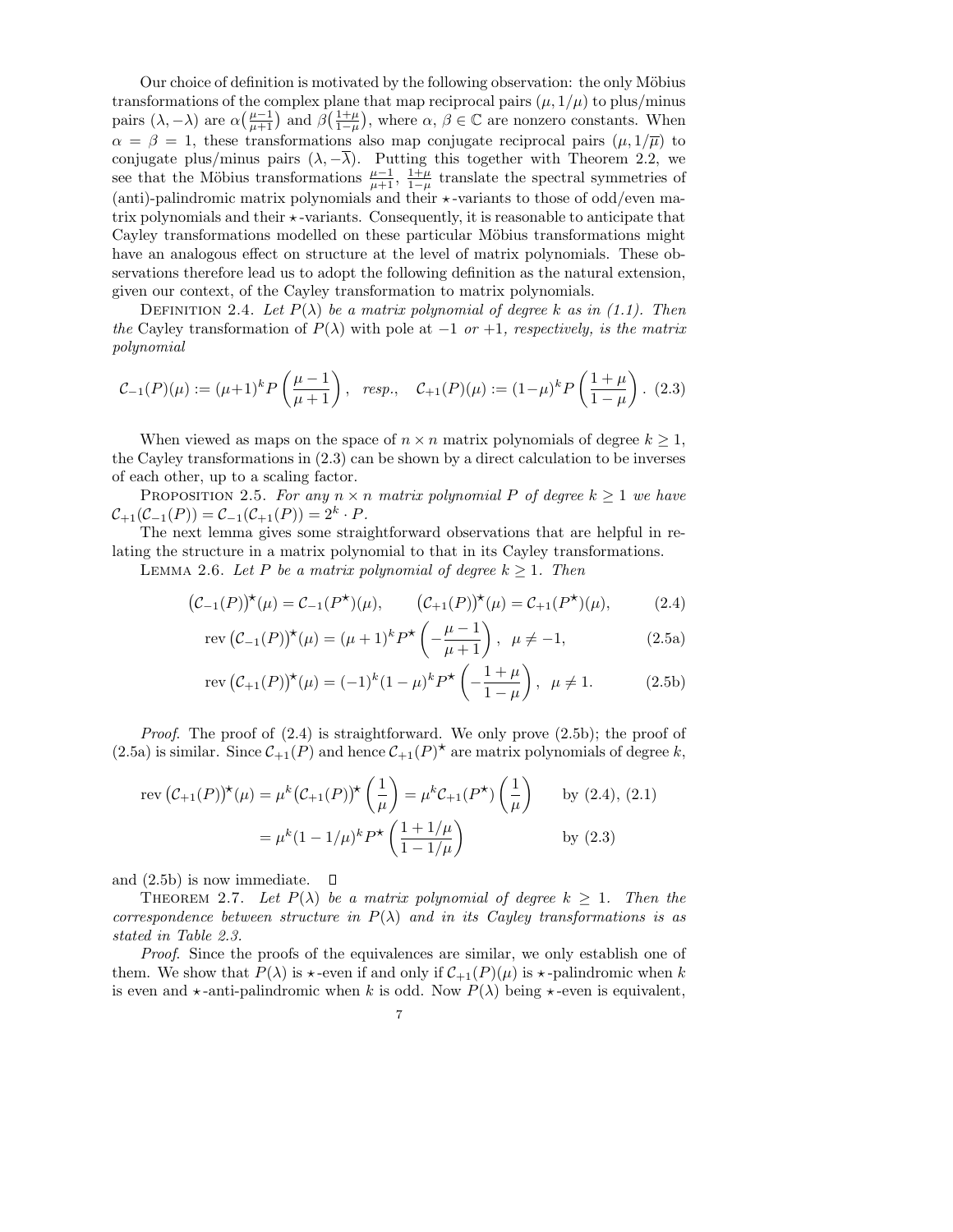| Cayley transformations of structured matrix polynomials |                                            |               |                           |                           |  |
|---------------------------------------------------------|--------------------------------------------|---------------|---------------------------|---------------------------|--|
|                                                         | $C_{-1}(P)$<br>$C_{+1}(P)(\mu)$<br>$(\mu)$ |               |                           |                           |  |
| $P(\lambda)$                                            | $k$ even                                   | $k$ odd       | $k$ odd<br>$k$ even       |                           |  |
| palindromic                                             | even                                       | odd           | even                      |                           |  |
| $\star$ -palindromic                                    | $\star$ -even                              | $\star$ -odd  | $\star$ -even             |                           |  |
| anti-palindromic                                        | odd                                        | even          | odd                       |                           |  |
| $\star$ -anti-palindromic                               | $\star$ -odd                               | $\star$ -even | $\star$ -odd              |                           |  |
| even                                                    | palindromic                                |               | palindromic               | anti-palindromic          |  |
| $\star$ -even                                           | $\star$ -palindromic                       |               | $\star$ -palindromic      | $\star$ -anti-palindromic |  |
| odd                                                     | anti-palindromic                           |               | anti-palindromic          | palindromic               |  |
| $\star$ -odd                                            | $\star$ -anti-palindromic                  |               | $\star$ -anti-palindromic | $\star$ -palindromic      |  |

TABLE 2.3

by definition, to  $P^{\star}(-\lambda) = P(\lambda)$  for all  $\lambda$ . Setting  $\lambda = \frac{1+\mu}{1-\mu}$  and multiplying by  $(1-\mu)^k$  yields

$$
P(\lambda) \text{ is } \star \text{-even } \Longleftrightarrow (1 - \mu)^k P^{\star} \left( -\frac{1 + \mu}{1 - \mu} \right) = (1 - \mu)^k P \left( \frac{1 + \mu}{1 - \mu} \right) \quad \text{for all } \mu \neq 1
$$

$$
\Longleftrightarrow (-1)^k \text{rev } (\mathcal{C}_{+1}(P))^{\star}(\mu) = \mathcal{C}_{+1}(P)(\mu) \quad \text{by Lemma 2.6,}
$$

from which the desired result follows.  $\Box$ 

Observe that the results in Table 2.3 are consistent with  $\mathcal{C}_{-1}(P)$  and  $\mathcal{C}_{+1}(P)$  being essentially inverses of each other (Proposition 2.5).

Theorem 2.7 establishes a relationship between  $\star$ -palindromic and  $\star$ -even/odd matrix polynomials via the Cayley transformation. Since  $\star$ -even/odd matrix polynomials can be interpreted as generalizations of Hamiltonian matrices [32], [33] and since it is well known that Hamiltonian matrices and symplectic matrices are related via the Cayley transformation [30],  $\star$ -(anti)-palindromic matrix polynomials can be thought of as generalizations of symplectic matrices.

3. Structured linearizations. As sources of structured linearizations for the structured polynomials listed in Table 2.1, we consider the vector spaces  $\mathbb{L}_1(P)$  and  $\mathbb{L}_2(P)$ , introduced in [27]. We establish the existence of structured pencils in these spaces, show how they can be explicitly constructed, and give necessary and sufficient conditions for them to be linearizations of the given matrix polynomial P.

3.1. Vector spaces of potential linearizations. The vector spaces  $\mathbb{L}_1(P)$ , and  $\mathbb{L}_2(P)$  consist of pencils that generalize the first and second companion forms  $C_1(\lambda)$  and  $C_2(\lambda)$  of  $P(\lambda)$ , respectively:

$$
\mathbb{L}_1(P) := \left\{ L(\lambda) = \lambda X + Y : L(\lambda) \cdot (A \otimes I_n) = v \otimes P(\lambda), v \in \mathbb{F}^k \right\},\qquad(3.1)
$$

$$
\mathbb{L}_2(P) := \left\{ L(\lambda) = \lambda X + Y \; : \; \left( \Lambda^T \otimes I_n \right) \cdot L(\lambda) = w^T \otimes P(\lambda), \, w \in \mathbb{F}^k \right\}, \tag{3.2}
$$

where  $\Lambda = \begin{bmatrix} \lambda^{k-1} & \lambda^{k-2} & \dots & \lambda & 1 \end{bmatrix}^T$ , and  $\otimes$  denotes the Kronecker product. A direct calculation shows that

$$
C_1(\lambda) \cdot (\Lambda \otimes I_n) = e_1 \otimes P(\lambda)
$$
 and  $(\Lambda^T \otimes I_n) \cdot C_2(\lambda) = e_1^T \otimes P(\lambda),$   
8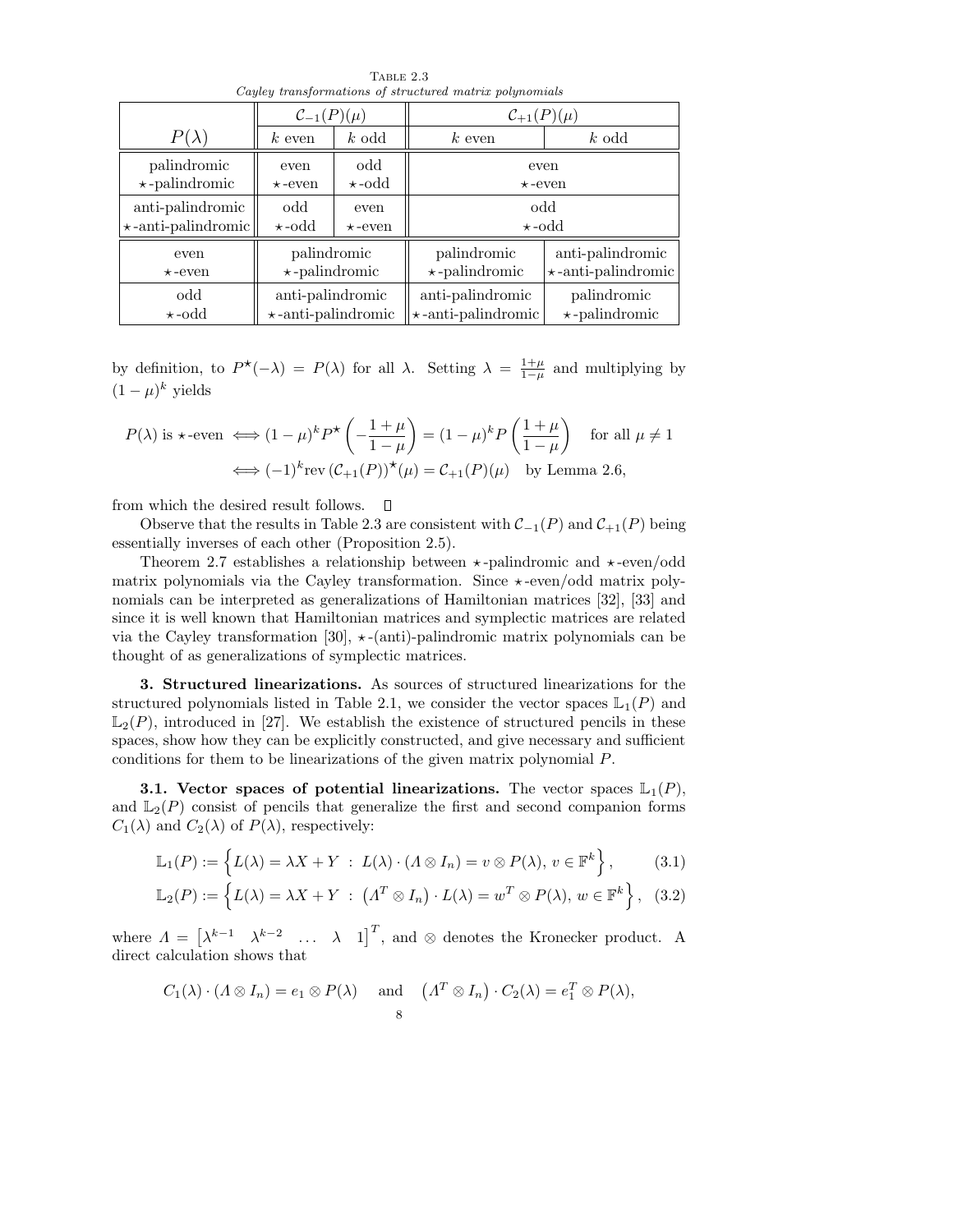so  $C_1(\lambda) \in \mathbb{L}_1(P)$  and  $C_2(\lambda) \in \mathbb{L}_2(P)$  for any  $P(\lambda)$ . The vector v in (3.1) is called the *right ansatz vector* of  $L(\lambda) \in \mathbb{L}_1(P)$ , because  $L(\lambda)$  is multiplied on the right by  $\Lambda \otimes I_n$  to give  $v \otimes P(\lambda)$ . Analogously, the vector w in (3.2) is called the *left ansatz vector* of  $L(\lambda) \in \mathbb{L}_2(P)$ .

The pencil spaces  $\mathbb{L}_i(P)$  were designed with the aim of providing an arena of potential linearizations that is fertile enough to contain those that reflect additional structures in  $P$ , but small enough that these linearizations still share salient features of the companion forms  $C_i(\lambda)$ . First, when  $P(\lambda)$  is regular, the mild hypothesis of a pencil in  $\mathbb{L}_i(P)$  being regular is sufficient to guarantee that it is indeed a linearization for P. In fact, as shown in [27], regularity makes these pencils strong linearizations for  $P(\lambda)$ , i.e., rev  $L(\lambda)$  is also a linearization for rev  $P(\lambda)$ . This ensures that the Jordan structures of both the finite and infinite eigenvalues of  $P$  are always faithfully reflected in  $L$ , just as is done by the companion forms. Without this extra property of being a strong linearization, any Jordan structure compatible with the algebraic multiplicity of the infinite eigenvalue of  $P(\lambda)$  can be realized by some linearization [22]. Secondly, eigenvectors of  $P(\lambda)$  are easily recoverable from those of  $L(\lambda)$ . Indeed, the definition of  $\mathbb{L}_1(P)$  implies that  $L(\lambda) \cdot (A \otimes x) = v \otimes (P(\lambda)x)$  for all  $x \in \mathbb{F}^n$ . Thus, whenever x is a right eigenvector of  $P(\lambda)$  associated with an eigenvalue  $\lambda$  then  $\Lambda \otimes x$  is a right eigenvector of  $L(\lambda)$  associated with  $\lambda$ . Similar observations hold for  $L(\lambda) \in \mathbb{L}_2(P)$ and left eigenvectors. Finally, when  $P(\lambda)$  is regular, almost all pencils in  $\mathbb{L}_j(\lambda)$  are regular, and thus strong linearizations for  $P(\lambda)$  — the ones that are not form a closed nowhere dense set of measure zero [27].

**3.1.1. Shifted sums.** The column-shifted sum and row-shifted sum are convenient tools that readily allow one to construct pencils in  $\mathbb{L}_1(P)$  and  $\mathbb{L}_2(P)$ , respectively. They also enable one to easily test when a given pencil is in  $\mathbb{L}_i(P)$ .

DEFINITION 3.1 (Shifted sums). Let  $X = (X_{ij})$  and  $Y = (Y_{ij})$  be block  $k \times k$ matrices in  $\mathbb{F}^{kn \times kn}$  with blocks  $X_{ij}, Y_{ij} \in \mathbb{F}^{n \times n}$ . Then the column shifted sum  $X \boxplus Y$ , and row shifted sum  $X \boxplus Y$  of X and Y are defined to be

$$
X \boxplus Y := \begin{bmatrix} X_{11} & \cdots & X_{1k} & 0 \\ \vdots & \ddots & \vdots & \vdots \\ X_{k1} & \cdots & X_{kk} & 0 \end{bmatrix} + \begin{bmatrix} 0 & Y_{11} & \cdots & Y_{1k} \\ \vdots & \vdots & \ddots & \vdots \\ 0 & Y_{k1} & \cdots & Y_{kk} \end{bmatrix} \in \mathbb{F}^{kn \times k(n+1)},
$$
  

$$
X \boxplus Y := \begin{bmatrix} X_{11} & \cdots & X_{1m} \\ \vdots & \ddots & \vdots \\ X_{m1} & \cdots & X_{mm} \\ 0 & \cdots & 0 \end{bmatrix} + \begin{bmatrix} 0 & \cdots & 0 \\ Y_{11} & \cdots & Y_{1m} \\ \vdots & \ddots & \vdots \\ Y_{m1} & \cdots & Y_{mm} \end{bmatrix} \in \mathbb{F}^{k(n+1) \times kn}
$$

With  $P(\lambda) = \sum_{i=0}^{k} \lambda^{i} A_{i}$ , and  $L(\lambda) = \lambda X + Y$ , a straightforward calculation with the shifted sums now reveals the equivalences

$$
L(\lambda) \in \mathbb{L}_1(P)
$$
  
with right ansatz vector  $v \iff X \boxplus Y = v \otimes [A_k \ A_{k-1} \ \cdots \ A_0]$  (3.3)

$$
L(\lambda) \in \mathbb{L}_2(P)
$$
  
with left ansatz vector  $w \iff X \oplus Y = w^T \otimes \begin{bmatrix} A_k \\ \vdots \\ A_0 \end{bmatrix}$ . (3.4)

**3.2.** Building T-palindromic pencils in  $\mathbb{L}_1(P)$ . For the moment, let us focus our attention on  $\mathbb{L}_1(P)$  and try to construct a T-palindromic pencil in  $\mathbb{L}_1(P)$  for a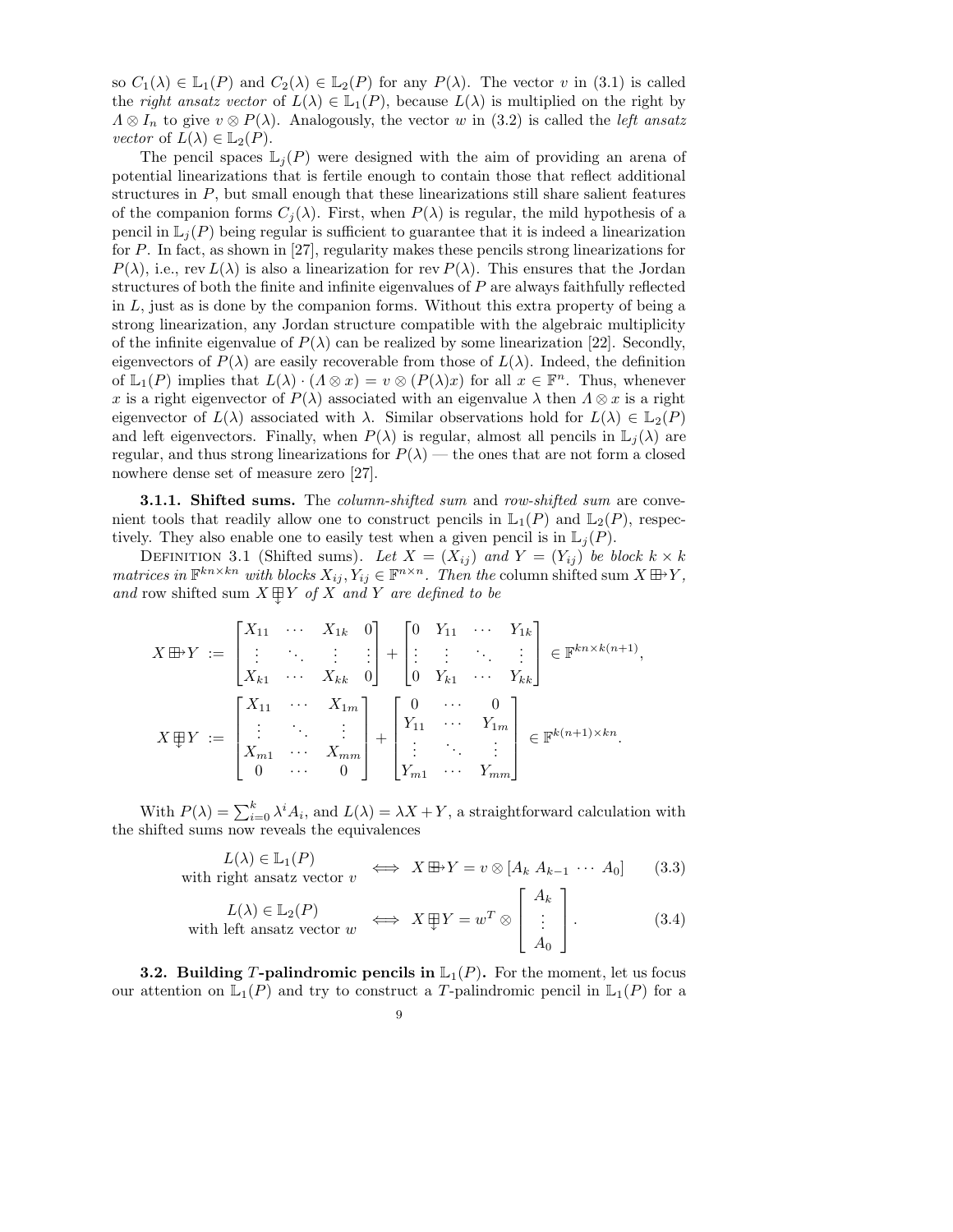matrix polynomial  $P(\lambda)$  that is T-palindromic. We begin with the simplest nontrivial example.

EXAMPLE 3.2. Consider the T-palindromic matrix polynomial  $\lambda^2 A + \lambda B + A^T$ , where  $B = B^T$  and  $A \neq 0$ . We try to construct a T-palindromic pencil  $L(\lambda) \in \mathbb{L}_1(P)$ with a nonzero right ansatz vector  $v = [v_1, v_2]^T \in \mathbb{F}^2$ . This means that  $L(\lambda)$  must be of the form

$$
L(\lambda) = \lambda Z + Z^T =: \lambda \begin{bmatrix} D & E \\ F & G \end{bmatrix} + \begin{bmatrix} D^T & F^T \\ E^T & G^T \end{bmatrix}, \quad D, E, F, G \in \mathbb{F}^{n \times n}.
$$

Since  $L(\lambda) \in \mathbb{L}_1(P)$ , the equivalence given by (3.3) implies that

$$
Z \boxplus Z^T = \left[ \begin{array}{ccc} D & E + D^T & F^T \\ F & G + E^T & G^T \end{array} \right] = \left[ \begin{array}{ccc} v_1 A & v_1 B & v_1 A^T \\ v_2 A & v_2 B & v_2 A^T \end{array} \right]
$$

Equating corresponding blocks in the first and in the last columns, we obtain  $D = v_1 A$ ,  $F = v_2 A = v_1 A$ , and  $G = v_2 A$ . This forces  $v_1 = v_2$ , since  $A \neq 0$  by assumption. From either block of the middle column we see that  $E = v_1(B - A^T)$ ; with this choice for  $E$  all the equations are consistent, thus yielding

$$
L(\lambda) = \lambda Z + Z^T = v_1 \left( \lambda \begin{bmatrix} A & B - A^T \\ A & A \end{bmatrix} + \begin{bmatrix} A^T & A^T \\ B - A & A^T \end{bmatrix} \right). \tag{3.5}
$$

.

This example illustrates three important properties: (1) the choice of right ansatz vectors v for which  $L(\lambda) \in \mathbb{L}_1(P)$  is T-palindromic is restricted; (2) once one of these restricted right ansatz vectors v is chosen, a T-palindromic pencil  $L(\lambda) \in \mathbb{L}_1(P)$  is uniquely determined; (3) interchanging the first and second block rows of  $L(\lambda)$ , i.e., premultiplying by  $R_2 \otimes I$ , yields the pencil

$$
(R_2 \otimes I)L(\lambda) = v_1 \left(\lambda \begin{bmatrix} A & A \ A & B-A^T \end{bmatrix} + \begin{bmatrix} B-A & A^T \ A^T & A^T \end{bmatrix}\right),
$$

which the column and row shifted sums easily confirm to be a pencil in the *double* ansatz space  $\mathbb{DL}(P) := \mathbb{L}_1(P) \cap \mathbb{L}_2(P)$  with left and right ansatz vector  $v = [v_1, v_1]^T$ . These three observations turn out to be true in general for T-palindromic matrix polynomials P and T-palindromic pencils in  $\mathbb{L}_1(P)$ .

THEOREM 3.3. Let  $P(\lambda)$  be a T-palindromic matrix polynomial and  $L(\lambda) \in \mathbb{L}_1(P)$ with right ansatz vector v. Then the pencil  $L(\lambda)$  is T-palindromic if and only if  $Rv = v$ and  $(R \otimes I)L(\lambda) \in \mathbb{DL}(P)$  with right and left ansatz vector Rv, where R is the reverse identity as in (2.2). Moreover, for any  $v \in \mathbb{F}^k$  satisfying  $Rv = v$  there exists a unique pencil  $L(\lambda) \in \mathbb{L}_1(P)$  with right ansatz vector v and T-palindromic structure.

The proof of this theorem is deferred to the next section, where it is subsumed under the even more general result stated in Theorem 3.5.

The double ansatz space  $\mathbb{DL}(P)$  was introduced in [27] as a natural space in which to look for pencils that enjoy both the right and the left eigenvector recovery properties. This feature was successfully exploited in [14] to find linearizations with optimally conditioned eigenvalues. Now Example 3.2 suggests that  $D\mathbb{L}(P)$  could also play an important role in the search for structured linearizations.

**3.3.** Existence of structured pencils in  $\mathbb{L}_1(P)$ . For a  $\star$ -(anti)-palindromic or  $\star$ -even/odd polynomial it is natural to seek a linearization with the same structure as P. From the point of view of numerical analysis, however, one of the most important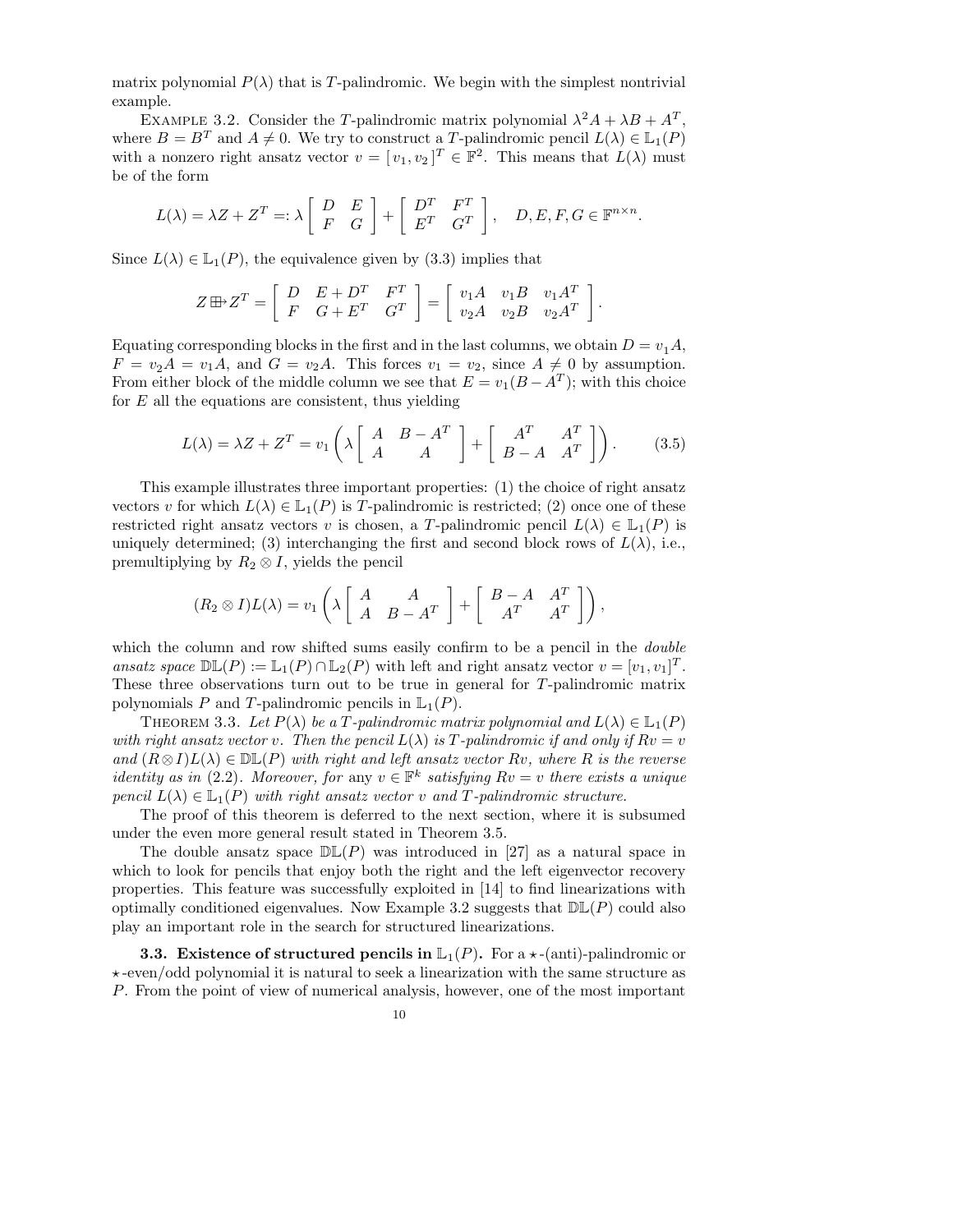reasons for using a structure-preserving method is to preserve spectral symmetries. But we see in Table 2.2 that for each structure under consideration there is also an "anti" version of that structure with the same spectral symmetry. Thus it makes sense to try to linearize a structured polynomial with an "anti-structured" pencil as well as with a structured one; so in this section we also characterize the pencils in  $\mathbb{L}_1(P)$  having the "anti-structure" of P.

Before turning to the main results of this section, we draw the reader's attention to two key properties of  $D\mathbb{L}(P)$  that will be systematically used in their proofs. Recall that the left and right ansatz vectors of the double ansatz pencil  $(R_2 \otimes I)L(\lambda)$  in Example 3.2 coincide. This is, in fact, a property shared by all pencils in  $\mathbb{DL}(P)$ , thus leading to the notion of a single ansatz vector instead of separate left/right ansatz vectors for these pencils. Furthermore, every pencil in  $D\mathbb{L}(P)$  is uniquely determined by its ansatz vector.

THEOREM 3.4 ([13], [27]). Let  $P(\lambda) = \sum_{i=0}^{k} \lambda^{i} A_{i}$  be a (not necessarily regular) matrix polynomial with coefficients in  $\mathbb{F}^{n \times n}$  and  $A_k \neq 0$ . Then for vectors  $v, w \in \mathbb{F}^k$ there exists a kn × kn matrix pencil  $L(\lambda) \in \mathbb{DL}(P)$  with right ansatz vector w and left ansatz vector v if and only if  $v = w$ . Moreover, the pencil  $L(\lambda) \in \mathbb{DL}(P)$  is uniquely determined by v.

We now extend the result of Theorem 3.3 to  $\star$ -(anti)-palindromic structures, showing that there is only a restricted class of admissible right ansatz vectors  $v$  that can support a structured or "anti-structured" pencil in  $\mathbb{L}_1(P)$ . In each case the restrictions on the vector v can be concisely described using the reverse identity  $R = R_k$  as defined in (2.2).

THEOREM 3.5. Suppose the matrix polynomial  $P(\lambda)$  is  $\star$ -palindromic or  $\star$ -antipalindromic. Then for pencils  $L(\lambda) \in \mathbb{L}_1(P)$  with right ansatz vector v, conditions (i) and (ii) in Table 3.1 are equivalent. Moreover, for any  $v \in \mathbb{F}^k$  satisfying one of the admissibility conditions for v in (ii), there exists a unique pencil  $L(\lambda) \in \mathbb{L}_1(P)$  with right ansatz vector  $v$  and the corresponding structure in  $(i)$ .

| Structure             | Equivalent conditions |                                                                                  |  |
|-----------------------|-----------------------|----------------------------------------------------------------------------------|--|
| of $P(\lambda)$       | (i) $L(\lambda)$ is   | (ii) $(R \otimes I)L(\lambda) \in \mathbb{DL}(P)$ with<br>ansatz vector $Rv$ and |  |
| $T$ -palindromic      | $T$ -palindromic      | $Rv=v$                                                                           |  |
|                       | $T$ -anti-palindromic | $Rv = -v$                                                                        |  |
| $T$ -anti-palindromic | $T$ -palindromic      | $Rv = -v$                                                                        |  |
|                       | $T$ -anti-palindromic | $Rv = v$                                                                         |  |
| *-palindromic         | *-palindromic         | $Rv=\overline{v}$                                                                |  |
|                       | *-anti-palindromic    | $Rv=-\overline{v}$                                                               |  |
| *-anti-palindromic    | *-palindromic         | $Rv=-\overline{v}$                                                               |  |
|                       | *-anti-palindromic    | $Rv=\overline{v}$                                                                |  |

Table 3.1

*Proof.* We consider all eight cases simultaneously. Let  $P(\lambda)$  be  $\star$ -palindromic or  $\star$ -anti-palindromic, so that rev  $P^{\star}(\lambda) = \chi_P P(\lambda)$  for  $\chi_P = \pm 1$ .

"(i) 
$$
\Rightarrow
$$
 (ii)": By (i), rev  $L^*(\lambda) = \chi_L L(\lambda)$  for  $\chi_L = \pm 1$ . Since  $L(\lambda) \in \mathbb{L}_1(P)$ , we have

$$
L(\lambda)(\Lambda \otimes I) = v \otimes P(\lambda).
$$
 (3.6)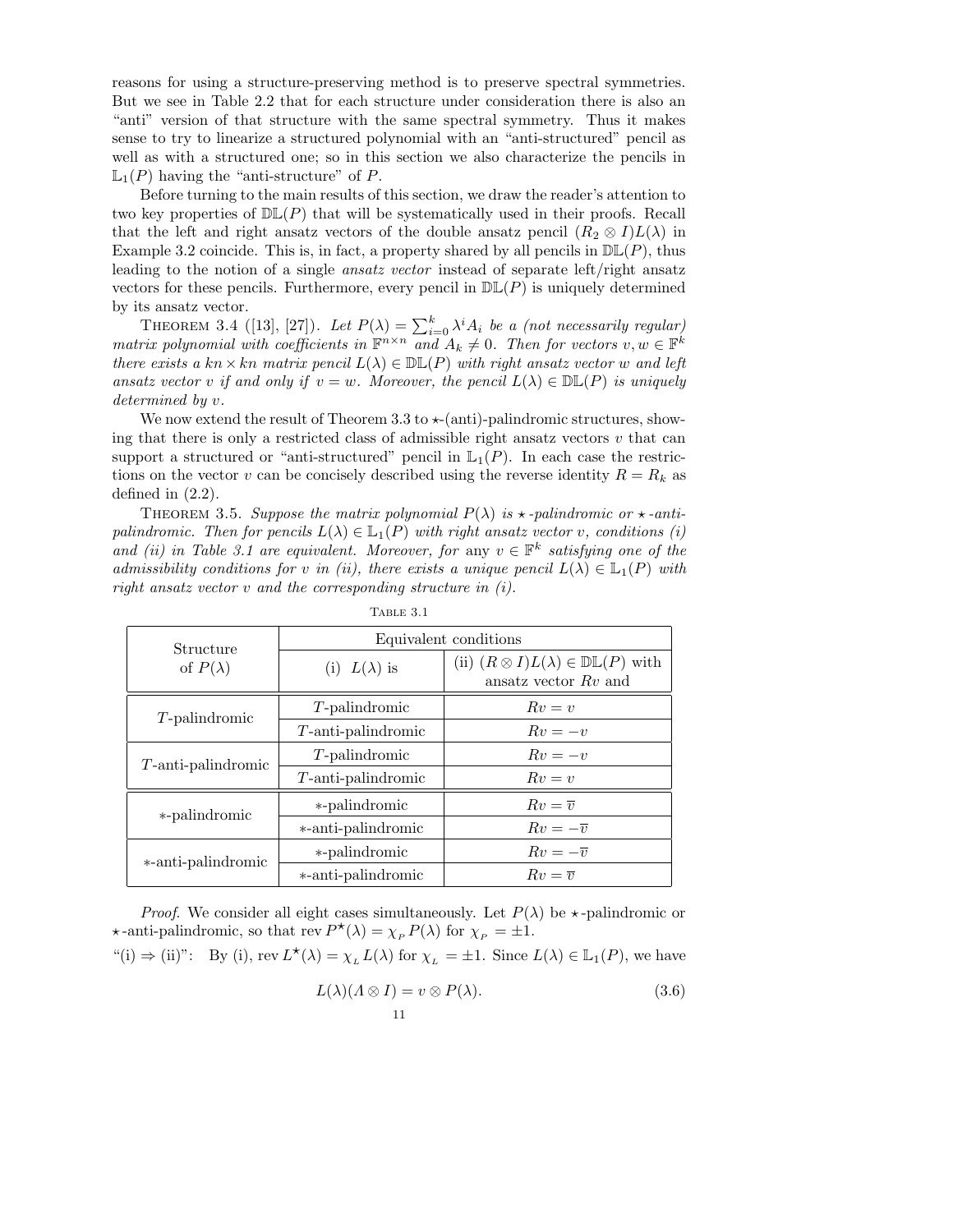Taking the reversal of both sides of (3.6), and noting that  $RA = \text{rev } A$ , we have

$$
\operatorname{rev} L(\lambda)(R \otimes I)(\Lambda \otimes I) = \operatorname{rev} L(\lambda) \big( (\operatorname{rev} \Lambda) \otimes I \big) = v \otimes \operatorname{rev} P(\lambda).
$$

Now applying the adjoint  $\star$  to both sides, we obtain

 $\overline{(\ }$ 

$$
(\Lambda^{\star} \otimes I)(R \otimes I) \operatorname{rev} L^{\star}(\lambda^{\star}) = v^{\star} \otimes \operatorname{rev} P^{\star}(\lambda^{\star}),
$$

or equivalently

$$
\Lambda^{\star} \otimes I)(R \otimes I)L(\lambda^{\star}) = (\chi_{P} \chi_{L} v^{\star}) \otimes P(\lambda^{\star}), \qquad (3.7)
$$

since  $L(\lambda)$  and  $P(\lambda)$  are either  $\star$ -palindromic or  $\star$ -anti-palindromic. Then using the fact that (3.7) is an identity, we replace  $\lambda^*$  by  $\lambda$  to obtain

$$
(\Lambda^T \otimes I)(R \otimes I)L(\lambda) = (\chi_P \chi_L v^{\star}) \otimes P(\lambda),
$$

thus showing  $(R \otimes I)L(\lambda)$  to be in  $\mathbb{L}_2(P)$  with left ansatz vector  $w = \chi_P \chi_L(v^{\star})^T$ . On the other hand, multiplying (3.6) on the left by  $R \otimes I$  yields

$$
(R \otimes I)L(\lambda)(\Lambda \otimes I) = (Rv) \otimes P(\lambda),
$$

so  $(R \otimes I)L(\lambda)$  is also in  $\mathbb{L}_1(P)$  with right ansatz vector  $Rv$ . Thus  $(R \otimes I)L(\lambda)$  is in  $\mathbb{DL}(P) = \mathbb{L}_1(P) \cap \mathbb{L}_2(P)$ , and from Theorem 3.4 the equality of right and left ansatz vectors implies that  $Rv = \chi_P \chi_L (v^*)^T$ . All eight variants of condition (ii) now follow by noting that  $(v^*)^T = \overline{v}$  and  $(v^T)^T = v$ .

"(ii)  $\Rightarrow$  (i)": Since  $(R \otimes I)L(\lambda)$  is in  $D\mathbb{L}(P)$  with ansatz vector  $Rv$ , we have

$$
(R \otimes I)L(\lambda)(\Lambda \otimes I) = (Rv) \otimes P(\lambda), \qquad (3.8)
$$

$$
((\Lambda^T R) \otimes I)L(\lambda) = (\Lambda^T \otimes I)(R \otimes I)L(\lambda) = (Rv)^T \otimes P(\lambda).
$$
 (3.9)

Applying the adjoint  $\star$  to both ends of (3.9) gives

$$
L^{\star}(\lambda^{\star})\big((R(\Lambda^T)^{\star})\otimes I\big)=R(v^T)^{\star}\otimes P^{\star}(\lambda^{\star}),
$$

or equivalently

$$
L^{\star}(\lambda)((RA) \otimes I) = R(v^T)^{\star} \otimes P^{\star}(\lambda).
$$
 (3.10)

Note that all cases of condition (ii) may be expressed in the form  $R(v^T)^* = \varepsilon \chi_P v$ , where  $\varepsilon = \pm 1$ . Then taking the reversal of both sides in (3.10) and using  $RA = \text{rev } A$ , we obtain

$$
\operatorname{rev} L^{\star}(\lambda)(\Lambda \otimes I) = (\varepsilon \chi_P v) \otimes \operatorname{rev} P^{\star}(\lambda) = (\varepsilon v) \otimes P(\lambda),
$$

and after multiplying by  $\varepsilon(R \otimes I)$ ,

$$
\varepsilon(R\otimes I)\operatorname{rev} L^{\star}(\lambda)(\Lambda\otimes I)=(Rv)\otimes P(\lambda).
$$

Thus we see that the pencil  $\varepsilon(R \otimes I)$  rev  $L^*(\lambda)$  is in  $\mathbb{L}_1(P)$  with right ansatz vector Rv. Starting over again from identity (3.8) and taking the adjoint  $\star$  of both sides, we obtain by analogous reasoning that

$$
(R \otimes I)L(\lambda)(\Lambda \otimes I) = (Rv) \otimes P(\lambda)
$$
  
\n
$$
\iff (\Lambda^T \otimes I)L^*(\lambda)(R \otimes I) = (v^*R) \otimes P^*(\lambda) = (v^* \otimes P^*(\lambda))(R \otimes I)
$$
  
\n
$$
\iff (\Lambda^T \otimes I)L^*(\lambda) = v^* \otimes P^*(\lambda)
$$
  
\n
$$
\iff (\text{rev } \Lambda^T \otimes I) \text{ rev } L^*(\lambda) = v^* \otimes \text{rev } P^*(\lambda)
$$
  
\n
$$
\iff (\Lambda^T R \otimes I) \text{ rev } L^*(\lambda) = (\varepsilon_{\chi_P} Rv)^T \otimes \text{rev } P^*(\lambda) = (\varepsilon Rv)^T \otimes P(\lambda)
$$
  
\n
$$
\iff (\Lambda^T \otimes I) (\varepsilon(R \otimes I) \text{rev } L^*(\lambda)) = (Rv)^T \otimes P(\lambda).
$$
  
\n12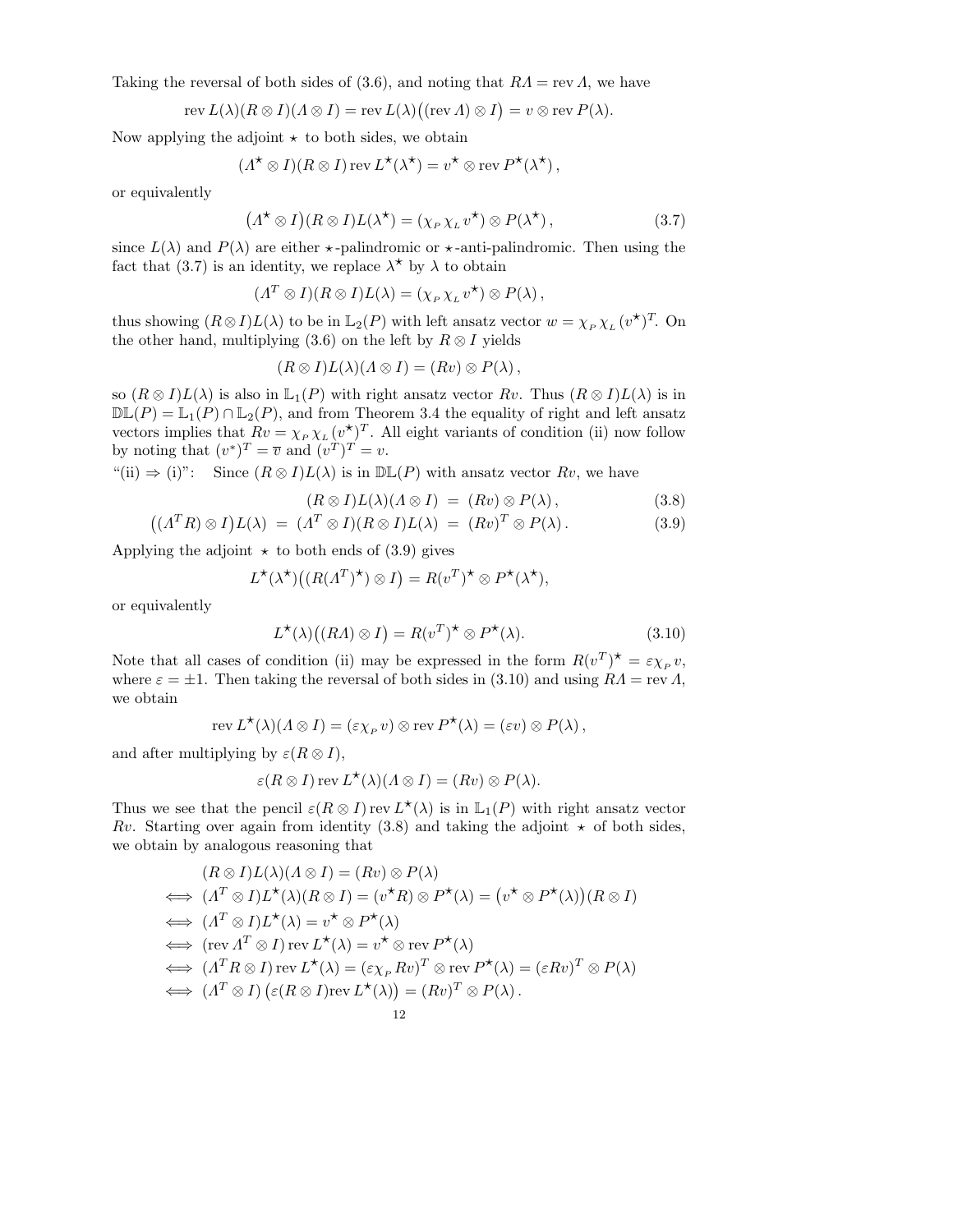Thus the pencil  $\varepsilon(R \otimes I)$ rev  $L^*(\lambda)$  is also in  $\mathbb{L}_2(P)$  with left ansatz vector  $Rv$ , and hence in  $\mathbb{DL}(P)$  with ansatz vector Rv. But  $(R \otimes I)L(\lambda) \in \mathbb{DL}(P)$  with exactly the same ansatz vector  $Rv$ , and so the uniqueness property of Theorem 3.4 implies that

$$
\varepsilon(R\otimes I)\operatorname{rev} L^{\star}(\lambda)=(R\otimes I)L(\lambda),
$$

or equivalently  $\varepsilon$  rev  $L^*(\lambda) = L(\lambda)$ . Hence  $L(\lambda)$  is  $\star$ -palindromic or  $\star$ -anti-palindromic, depending on the parameter  $\varepsilon$ , which implies all the variants of condition (i) in Table 3.2.

Finally, the existence and uniqueness of a structured pencil  $L(\lambda)$  corresponding to any admissible right ansatz vector  $v$  follows directly from the existence and uniqueness in Theorem 3.4 of the  $\mathbb{DL}(P)$ -pencil  $(R \otimes I)L(\lambda)$  for the ansatz vector  $Rv$ .  $\mathsf{L}$ 

We next present the analog of Theorem 3.5 for  $\star$ -even and  $\star$ -odd polynomials. Here  $\Sigma = \Sigma_k$  as defined in (2.2) helps to concisely describe the restriction on the ansatz vector v.

THEOREM 3.6. Suppose the matrix polynomial  $P(\lambda)$  is  $\star$ -even or  $\star$ -odd. Then for pencils  $L(\lambda) \in \mathbb{L}_1(P)$  with right ansatz vector v, conditions (i) and (ii) in Table 3.2 are equivalent. Moreover, for any  $v \in \mathbb{F}^k$  satisfying one of the admissibility conditions for v in (ii), there exists a unique pencil  $L(\lambda) \in \mathbb{L}_1(P)$  with right ansatz vector v and the corresponding structure in (i).

| Structure       | Equivalent conditions |                                                                                             |  |
|-----------------|-----------------------|---------------------------------------------------------------------------------------------|--|
| of $P(\lambda)$ | (i) $L(\lambda)$ is   | (ii) $(\Sigma \otimes I)L(\lambda) \in \mathbb{DL}(P)$ with<br>ansatz vector $\Sigma v$ and |  |
| $T$ -even       | T-even                | $\Sigma v = v$                                                                              |  |
|                 | $T$ -odd              | $\Sigma v = -v$                                                                             |  |
| $T$ -odd        | T-even                | $\Sigma v = -v$                                                                             |  |
|                 | $T$ -odd              | $\Sigma v = v$                                                                              |  |
| *-even          | *-even                | $\Sigma v = \overline{v}$                                                                   |  |
|                 | bbo-*                 | $\Sigma v = -\overline{v}$                                                                  |  |
| bbo-*           | *-even                | $\Sigma v = -\overline{v}$                                                                  |  |
|                 | *-odd                 | $\Sigma v = \overline{v}$                                                                   |  |

Table 3.2

Proof. Follow the strategy, mutatis mutandis, of the proof of Theorem 3.5: replace multiplications by  $R \otimes I$  with multiplications by  $\Sigma \otimes I$ , and reversals of both sides of an equation by the substitution of  $-\lambda$  for  $\lambda$ . Observe that for  $\Lambda$ , this substitution is equivalent to premultiplication by  $\Sigma$ , since  $\Sigma \Lambda = [(-\lambda)^{k-1}, \ldots, -\lambda, 1]^T$ .

Thus we see that the ansatz vectors of structured pencils closely reflect the structure of the pencil itself. This pleasing fact influences both the existence and the construction of structured linearizations, as we will see in the following sections.

3.4. Construction of structured pencils. As we have seen in Theorem 3.5 and Theorem 3.6, pencils in  $\mathbb{L}_1(P)$  with one of the  $\star$ -structures listed in Table 2.1 are strongly related to pencils in  $D\mathbb{L}(P)$ . This observation leads to the following procedure for the construction of potential structured linearizations:

- (1) choose a right ansatz vector  $v \in \mathbb{F}^k$  that is admissible for the desired type of \*-structure:
- (2) construct the unique  $\bar{L}(\lambda) \in \mathbb{DL}(P)$  with ansatz vector  $w = Rv$  or  $w = \Sigma v$ , according to the desired structure;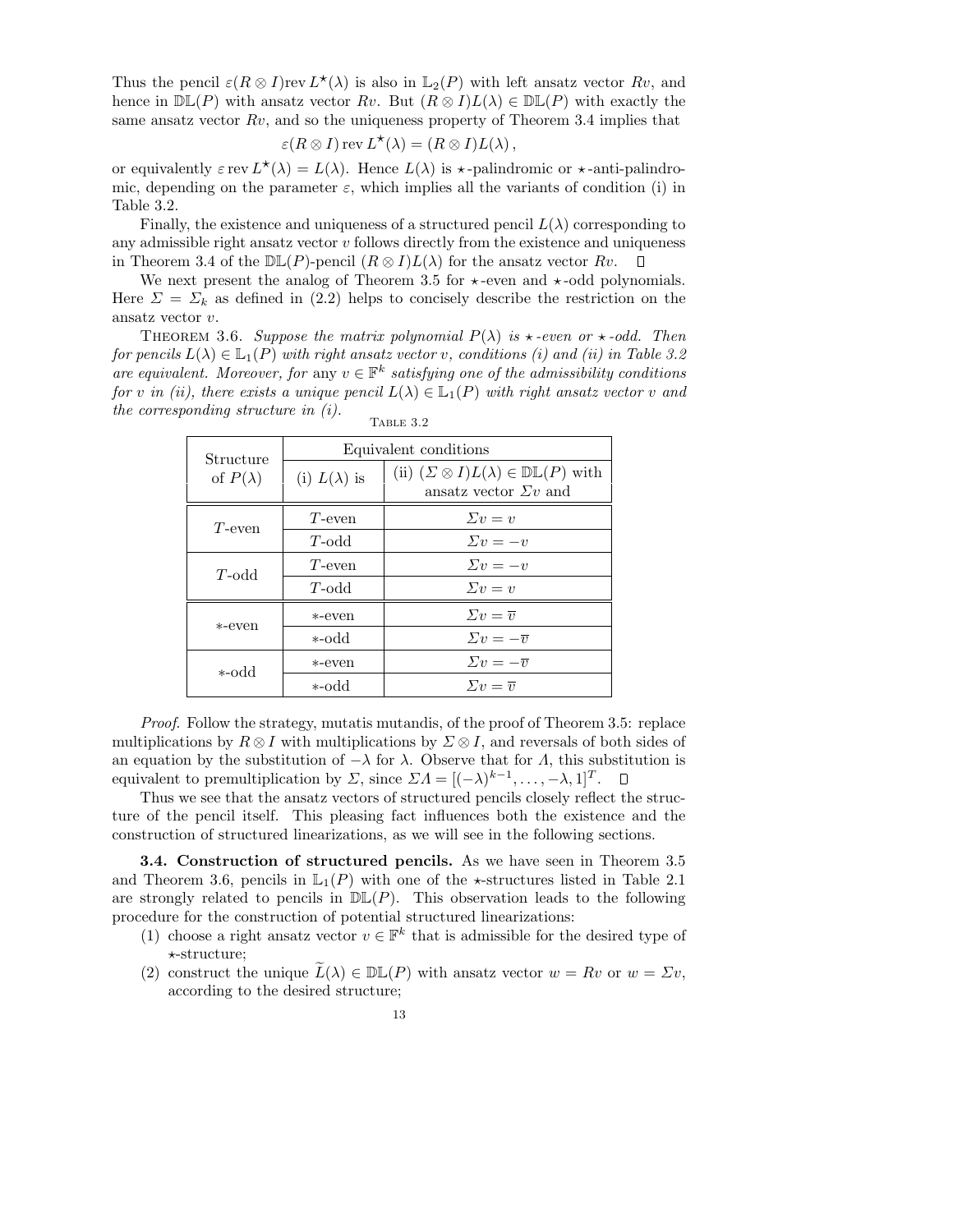(3) premultiply  $\widetilde{L}(\lambda)$  by  $R^{-1} \otimes I$  or  $\Sigma^{-1} \otimes I$  to obtain a structured pencil in  $\mathbb{L}_1(P)$  with right ansatz vector v.

All that remains is to show how to carry out step (2). This can be done concretely and explicitly using the following canonical basis for  $\mathbb{DL}(P)$  derived in [13]. Given a matrix polynomial  $P(\lambda) = \sum_{i=0}^{k} \lambda^{i} A_{i}$ , consider for  $j = 0, \ldots, k$  the block diagonal matrices  $X_j = \text{diag}(\mathcal{L}_j, -\mathcal{U}_{k-j})$  whose diagonal blocks are the block  $j \times j$  block-Hankel matrices

$$
\mathcal{L}_j = \begin{bmatrix} A_k & & \\ & \ddots & A_{k-1} & \\ & & \ddots & \vdots \\ A_k & A_{k-1} & \dots & A_{k-j+1} \end{bmatrix} \text{ and } \mathcal{U}_j = \begin{bmatrix} A_{j-1} & \dots & A_1 & A_0 \\ \vdots & \vdots & \ddots & \vdots \\ A_1 & \dots & A_0 & \\ A_0 & & \end{bmatrix}
$$

.

Observe that  $\mathcal{L}_j, \mathcal{U}_j \in \mathbb{F}^{j n \times j n}$ , with the convention that they are empty when  $j = 0$ . Thus each  $X_j$  is a block  $k \times k$  matrix in  $\mathbb{F}^{kn \times kn}$ . As an illustration we give the complete list of matrices  $X_0, X_1, X_2, X_3$  for  $k = 3$ :

$$
\begin{bmatrix} -A_2 & -A_1 & -A_0 \ -A_1 & -A_0 & 0 \ -A_0 & 0 & 0 \end{bmatrix}, \quad \begin{bmatrix} A_3 & 0 & 0 \ 0 & -A_1 & -A_0 \ 0 & -A_0 & 0 \end{bmatrix}, \quad \begin{bmatrix} 0 & A_3 & 0 \ A_3 & A_2 & 0 \ 0 & 0 & -A_0 \end{bmatrix}, \quad \begin{bmatrix} 0 & 0 & A_3 \ 0 & A_3 & A_2 \ A_3 & A_2 & A_1 \end{bmatrix}.
$$

Matrices of this type have appeared in the literature before; see, e.g., [9], [21], and for the scalar  $(n = 1)$  case [20]. One can easily compute the shifted sums

$$
X_j \boxplus \{(-X_{j-1}) = e_j \otimes [A_k \quad \dots \quad A_0\} \quad \text{and} \quad X_j \boxplus (-X_{j-1}) = e_j^T \otimes \begin{bmatrix} A_k \\ \vdots \\ A_0 \end{bmatrix},
$$

thus verifying by (3.3) and (3.4) that the pencil  $\lambda X_j - X_{j-1}$  is in  $\mathbb{DL}(P)$  with ansatz vector  $e_j$  for  $j = 1, \ldots k$ . Consequently the set  $\{\lambda X_j - X_{j-1} : j = 1, \ldots k\}$  constitutes the natural or canonical basis for  $D\mathbb{L}(P)$ . A pencil  $\lambda X + Y$  in  $D\mathbb{L}(P)$  with ansatz vector  $w = [w_1, \ldots, w_k]^T$  can now be uniquely expressed as a linear combination

$$
\lambda X + Y = \sum_{j=1}^{k} w_j \left( \lambda X_j - X_{j-1} \right) = \lambda \sum_{j=1}^{k} w_j X_j - \sum_{j=1}^{k} w_j X_{j-1}.
$$
 (3.11)

Note that there are alternative procedures for the construction of pencils from  $D\mathbb{L}(P)$ — an explicit formula, for example, is given in [27] while a recursive method using the shifted sum has been presented in [26].

3.5. Which Structured Pencils are Linearizations?. Recall from section 3.1 that when  $P(\lambda)$  is regular, then any regular pencil in  $\mathbb{L}_1(P)$  is a (strong) linearization for P. Although there is a systematic procedure [27] for determining the regularity of a pencil  $L(\lambda) \in \mathbb{L}_1(P)$ , there is in general no connection between this regularity and the right ansatz vector of  $L(\lambda)$ . By contrast, for pencils in  $\mathbb{DL}(P)$  there is a criterion that characterizes regularity directly in terms of their ansatz vectors, which gives these pencils an important advantage. Let  $v = [v_1, v_2, \dots, v_k]^T$  be the ansatz vector of  $L(\lambda) \in \mathbb{DL}(P)$ , and define the associated v-*polynomial* to be the scalar polynomial

$$
\mathsf{p}(x;v) := v_1 x^{k-1} + v_2 x^{k-2} + \dots + v_{k-1} x + v_k.
$$

By convention, we say that  $\infty$  is a root of  $p(x; v)$  if  $v_1 = 0$ . Then regularity of  $L(\lambda) \in \mathbb{DL}(P)$  can be expressed in terms of the roots of this v-polynomial and the eigenvalues of P, as follows.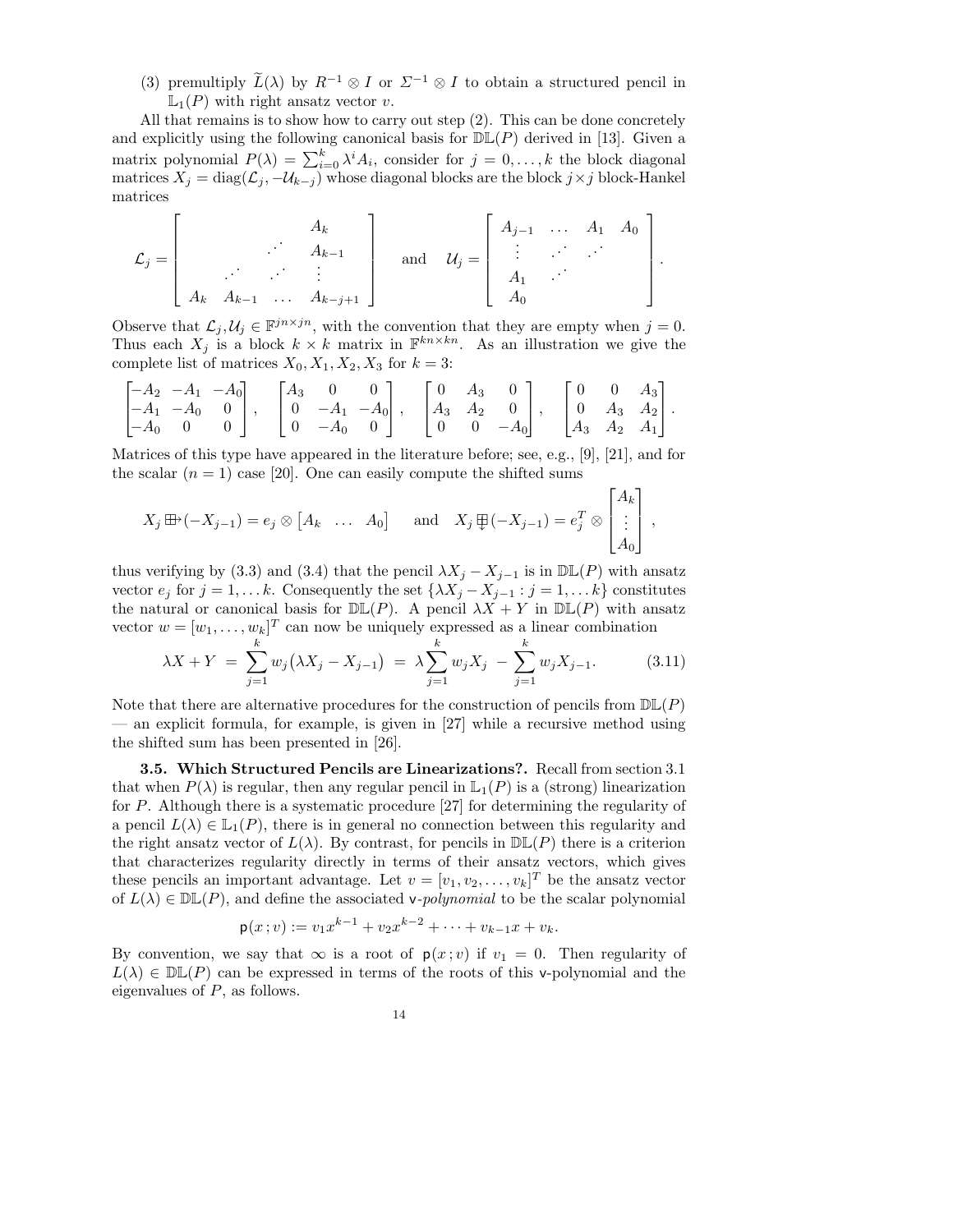THEOREM 3.7 (Eigenvalue Exclusion Theorem [27]). Suppose that  $P(\lambda)$  is a regular matrix polynomial and  $L(\lambda)$  is in  $\mathbb{DL}(P)$  with nonzero ansatz vector v. Then  $L(\lambda)$  is regular and thus a (strong) linearization for  $P(\lambda)$  if and only if no root of the **v**-polynomial  $p(x; v)$  is an eigenvalue of  $P(\lambda)$ .

Note that in Theorem 3.7 we include  $\infty$  as one of the possible roots of  $p(x; v)$  or eigenvalues of P. We can now quickly deduce the following theorem.

THEOREM 3.8 (Structured Linearization Theorem). Suppose the regular matrix polynomial  $P(\lambda)$  and the nonzero pencil  $L(\lambda) \in \mathbb{L}_1(P)$  have one of the sixteen combinations of  $\star$ -structure considered in Tables 3.1 and 3.2. Let v be the nonzero right ansatz vector of  $L(\lambda)$ , and let

$$
w = \begin{cases} Rv & \text{if } P \text{ is } \star\text{-palindromic or } \star\text{-anti-palindromic,} \\ \varSigma v & \text{if } P \text{ is } \star\text{-even or } \star\text{-odd.} \end{cases}
$$

Then  $L(\lambda)$  is a (strong) linearization for  $P(\lambda)$  if and only if no root of the v-polynomial  $p(x; w)$  is an eigenvalue of  $P(\lambda)$ .

Proof. For all eight structure combinations in Table 3.1 it was shown in Theorem 3.5 that  $(R \otimes I)L(\lambda)$  is in  $\mathbb{DL}(P)$  with ansatz vector Rv. Similarly for the eight even/odd structure combinations in Table 3.2 it was shown in Theorem 3.6 that  $(\Sigma \otimes I)L(\lambda)$  is in  $\mathbb{DL}(P)$  with ansatz vector  $\Sigma v$ . Since  $L(\lambda)$  is a linearization for  $P(\lambda)$ if and only if  $(R \otimes I)L(\lambda)$  or  $(\Sigma \otimes I)L(\lambda)$  is, the desired result follows immediately from the eigenvalue exclusion theorem.  $\square$ 

We illustrate the implications of Theorem 3.8 with an example.

EXAMPLE 3.9. Suppose the T-palindromic polynomial  $P(\lambda) = \lambda^2 A + \lambda B + A^T$ from Example 3.2 is regular. Theorem 3.3 restricts the admissible ansatz vectors  $v \in \mathbb{F}^2$  of a T-palindromic pencil  $L(\lambda) \in \mathbb{L}_1(P)$  to those that satisfy  $Rv = v$ , or equivalently,  $v = (v_1, v_1)^T$ . We see from Theorem 3.8 that such an  $L(\lambda)$  will be a strong linearization for  $P(\lambda)$  if and only if none of the roots of the v-polynomial  $p(x; Rv) = v_1x + v_1$  are eigenvalues of  $P(\lambda)$ , that is, if and only if −1 is not an eigenvalue of  $P(\lambda)$ . On the other hand, a T-anti-palindromic pencil  $\widetilde{L}(\lambda) \in \mathbb{L}_1(P)$ will be a linearization for P if and only if  $\lambda = 1$  is not an eigenvalue of  $P(\lambda)$ . This is because every admissible ansatz vector for  $\tilde{L}(\lambda)$  is constrained by Theorem 3.5 to be of the form  $\tilde{v} = [v_1, -v_1]^T$ , forcing  $p(x; R\tilde{v}) = -v_1x + v_1$ , with only +1 as a root.

This example also illustrates another way in which structure influences the players in our story: when  $P$  is  $T$ -palindromic, any ansatz vector admissible for a  $T$ -(anti)-palindromic pencil in  $\mathbb{L}_1(P)$  has components that read the same forwards or backwards (up to sign). This in turn forces the corresponding v-polynomial to be (anti)-palindromic. Theorems 3.5 and 3.6 imply that analogous parallels in structure hold for other combinations of  $\star$ -structures in P and L and the relevant v-polynomial  $p(x; Rv)$  or  $p(x; \Sigma v)$ ; for convenience these are listed together in Table 3.3.

| $P(\lambda)$         | $L(\lambda) \in \mathbb{L}_1(P)$ | v-polynomial         | $P(\lambda)$  | $L(\lambda) \in \mathbb{L}_1(P)$ | v-poly.       |
|----------------------|----------------------------------|----------------------|---------------|----------------------------------|---------------|
| $\star$ -palin.      | $\star$ -palin.                  | $\star$ -palin.      | $\star$ -even | $\star$ -even                    | $\star$ -even |
|                      | $\star$ -anti-palin.             | $\star$ -anti-palin. |               | $\star$ -odd                     | $\star$ -odd  |
| $\star$ -anti-palin. | $\star$ -palin.                  | $\star$ -anti-palin. | $\star$ -odd  | $\star$ -even                    | $\star$ -odd  |
|                      | $\star$ -anti-palin.             | $\star$ -palin.      |               | $\star$ -odd                     | $\star$ -even |

Table 3.3 Parallelism of Structures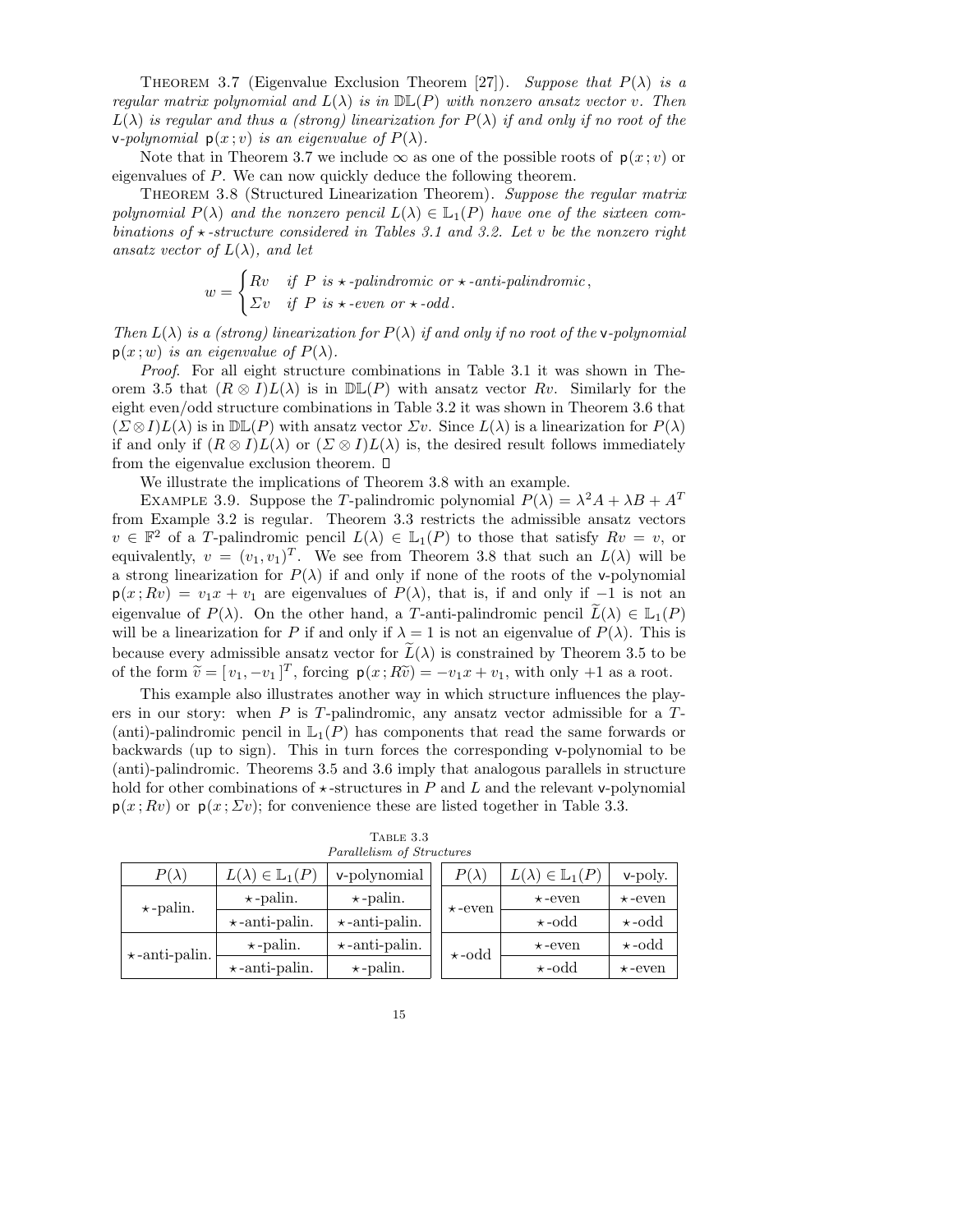3.6. When pairings degenerate. The parallel of structures between matrix polynomial,  $\mathbb{L}_1(P)$ -pencil, and v-polynomial (see Table 3.3) is aesthetically very pleasing: structure in a v-polynomial forces a pairing of its roots as in Theorem 2.2 which is always of the same qualitative type as the eigenvalue pairing present in the original structured matrix polynomial. However, it turns out that this root pairing can sometimes be an obstruction to the existence of any structured linearization in  $\mathbb{L}_1(P)$  at all.

Using an argument based mainly on the very simple form of admissible ansatz vectors when  $k = 2$ , we saw in Example 3.9 that a quadratic T-palindromic matrix polynomial having both 1 and −1 as eigenvalues cannot have a structured linearization in  $\mathbb{L}_1(P)$ : the presence of  $-1$  in the spectrum precludes the existence of a T-palindromic linearization, while the eigenvalue 1 excludes T-anti-palindromic linearizations. We now show that this difficulty is actually a consequence of root pairing, and therefore can occur for higher degree polynomials.

When  $P(\lambda)$  has even degree, all its ansatz vectors have even length, and hence the corresponding v-polynomials all have an odd number of roots (counting multiplicities and including  $\infty$ ). Root pairing then forces at least one root of every v-polynomial to lie in a subset of C where this pairing "degenerates". This means that for any T-(anti)-palindromic matrix polynomial  $P(\lambda)$  of even degree, every v-polynomial of a T-(anti)-palindromic pencil in  $\mathbb{L}_1(P)$  has at least one root belonging to  $\{-1, +1\}$ . It follows that any such  $P(\lambda)$  having both +1 and -1 as eigenvalues can have neither a Tpalindromic nor a T-anti-palindromic linearization in  $\mathbb{L}_1(P)$ . For T-even/odd matrix polynomials  $P(\lambda)$  of even degree, every relevant v-polynomial has a root belonging to  ${0, \infty}$ ; thus if the spectrum of  $P(\lambda)$  includes both 0 and  $\infty$ , then P cannot have a T-even or T-odd linearization in  $\mathbb{L}_1(P)$ .

In a situation where no structured linearization for  $P(\lambda)$  exists in  $\mathbb{L}_1(P)$ , it is natural to ask whether  $P(\lambda)$  has a structured linearization that is not in  $\mathbb{L}_1(P)$ , or perhaps has no structured linearizations at all. The next examples show that both alternatives may occur.

EXAMPLE 3.10. Consider the T-palindromic polynomial  $P(\lambda) = \lambda^2 + 2\lambda + 1$ . Then the only eigenvalue of  $P(\lambda)$  is  $-1$ , so by the observation in Example 3.9 we see that  $P(\lambda)$  cannot have any T-palindromic linearization in  $\mathbb{L}_1(P)$ . But does  $P(\lambda)$  have a T-palindromic linearization  $L(\lambda)$  which is not in  $\mathbb{L}_1(P)$ ? Consider the general  $2 \times 2$ T-palindromic pencil

$$
L(\lambda) = \lambda Z + Z^T = \lambda \begin{bmatrix} w & x \\ y & z \end{bmatrix} + \begin{bmatrix} w & y \\ x & z \end{bmatrix} = \begin{bmatrix} w(\lambda + 1) & \lambda x + y \\ \lambda y + x & z(\lambda + 1) \end{bmatrix}, \quad (3.12)
$$

and suppose it is a linearization for P. Since the only eigenvalue  $\lambda = -1$  of  $P(\lambda)$  has geometric multiplicity one, the same must be true for  $L(\lambda)$ , that is, rank  $L(-1) = 1$ . But inserting  $\lambda = -1$  in (3.12), we obtain a matrix that does not have rank one for any values of  $w, x, y, z$ . Thus  $P(\lambda)$  does not have any T-palindromic linearization. However,  $P(\lambda)$  does have a T-anti-palindromic linearization  $\tilde{L}(\lambda)$  in  $\mathbb{L}_1(P)$ , because it does not have the eigenvalue +1. Choosing  $\tilde{v} = (1, -1)^T$  as right ansatz vector and following the procedure in section 3.4 yields the structured linearization

$$
\widetilde{L}(\lambda) = \lambda \widetilde{Z} - \widetilde{Z}^T = \lambda \begin{bmatrix} 1 & 3 \\ -1 & 1 \end{bmatrix} - \begin{bmatrix} 1 & -1 \\ 3 & 1 \end{bmatrix} \in \mathbb{L}_1(P).
$$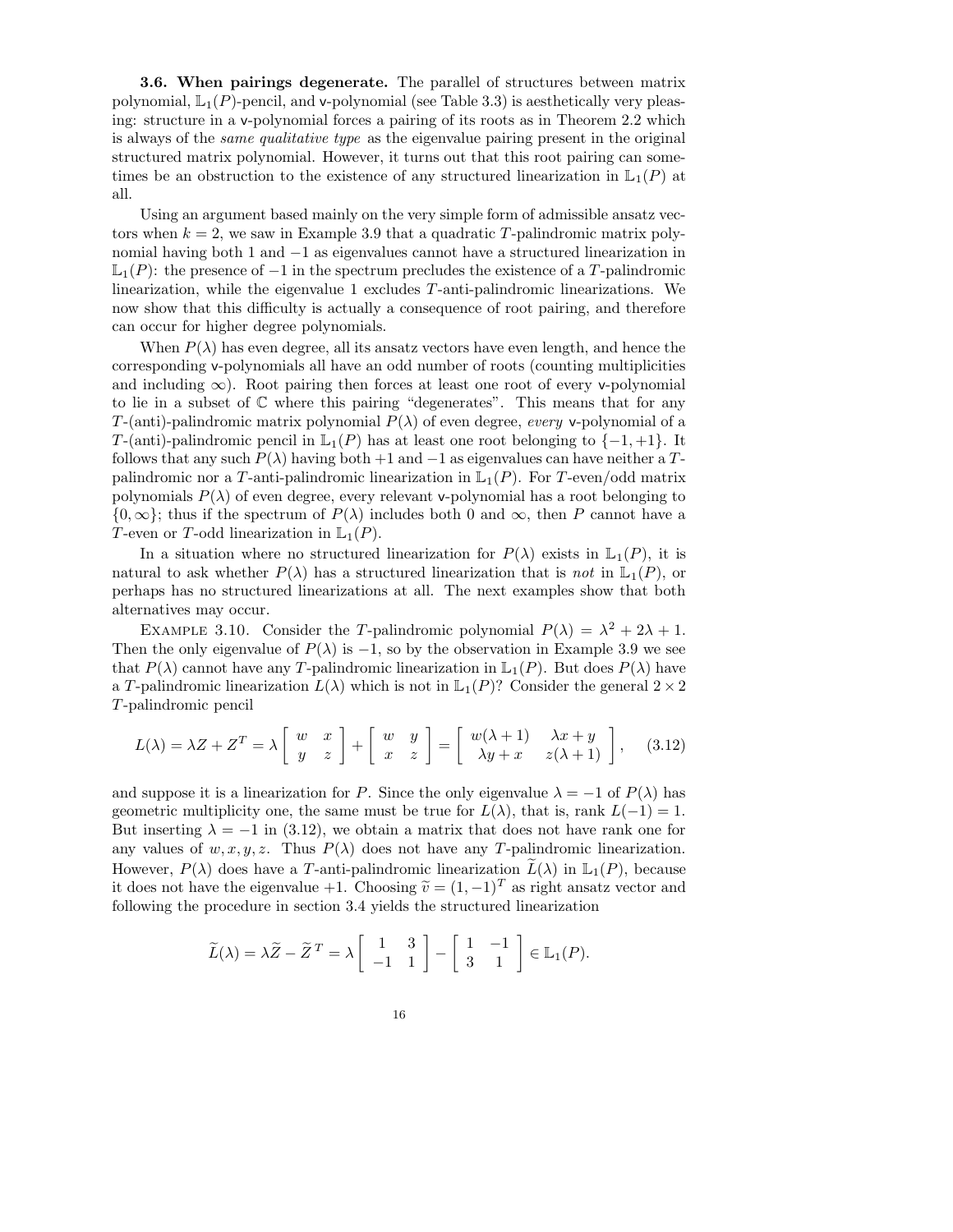EXAMPLE 3.11. Consider the T-palindromic matrix polynomial

$$
P(\lambda) = \lambda^2 \left[ \begin{array}{cc} 0 & 1 \\ -1 & 0 \end{array} \right] + \left[ \begin{array}{cc} 0 & -1 \\ 1 & 0 \end{array} \right].
$$

Since det  $P(\lambda) = (\lambda^2 - 1)^2$ , this polynomial  $P(\lambda)$  has +1 and -1 as eigenvalues, each with algebraic multiplicity two. Thus  $P(\lambda)$  has neither a T-palindromic nor a T-anti-palindromic linearization in  $\mathbb{L}_1(P)$ . However, it is possible to construct a T-palindromic linearization for  $P(\lambda)$  that is not in  $\mathbb{L}_1(P)$ . Starting with the first companion form  $C_1(\lambda)$ , one can verify that

$$
\begin{bmatrix} 1 & 0 & 0 & 0 \\ 0 & 0 & 0 & 1 \\ 0 & 0 & 1 & 0 \\ 0 & 1 & 0 & 0 \end{bmatrix} \cdot C_1(\lambda) \cdot \begin{bmatrix} 1 & 0 & 0 & 0 \\ 0 & 0 & -1 & 0 \\ 0 & 1 & 0 & 0 \\ 0 & 0 & 0 & 1 \end{bmatrix} = \lambda \begin{bmatrix} 0 & 0 & -1 & 0 \\ 0 & 0 & 0 & 1 \\ 0 & 1 & 0 & 0 \\ -1 & 0 & 0 & 0 \end{bmatrix} + \begin{bmatrix} 0 & 0 & 0 & -1 \\ 0 & 0 & 1 & 0 \\ -1 & 0 & 0 & 0 \\ 0 & 1 & 0 & 0 \end{bmatrix}
$$

is a T-palindromic linearization for  $P(\lambda)$ . Using shifted sums it can easily be verified that this linearization is in neither  $\mathbb{L}_1(P)$  nor  $\mathbb{L}_2(P)$ .

EXAMPLE 3.12. Consider the scalar matrix polynomial  $P(\lambda) = \lambda^2 - 1$  which is T-anti-palindromic and has the roots  $\pm 1$ . Again, the presence of these eigenvalues precludes the existence of either a T-palindromic or T-anti-palindromic linearization in  $\mathbb{L}_1(P)$ . But even more is true. It turns out that  $P(\lambda)$  does not have any T-palindromic or T-anti-palindromic linearization at all. Indeed, suppose that  $L_{\varepsilon}(\lambda) = \lambda Z + \varepsilon Z^{T}$ was a linearization for  $P(\lambda)$ , where  $\varepsilon = \pm 1$ ; that is,  $L_{\varepsilon}(\lambda)$  is T-palindromic if  $\varepsilon = 1$ and T-anti-palindromic if  $\varepsilon = -1$ . Since  $P(\lambda)$  does not have the eigenvalue  $\infty$ , neither does  $L(\lambda)$ , and so Z must be invertible. Thus  $L_{\varepsilon}(\lambda)$  is strictly equivalent to the pencil  $\lambda I + \varepsilon Z^{-1}Z^{T}$ . But this being a linearization for  $P(\lambda)$  forces the matrix  $\varepsilon Z^{-1}Z^{T}$  to have the simple eigenvalues  $+1$  and  $-1$ , and hence  $\det \varepsilon Z^{-1}Z^{T} = -1$ . However, we also see that

$$
\det \varepsilon Z^{-1}Z^T = \varepsilon^2 \frac{1}{\det Z} \det Z = 1,
$$

a contradiction. Hence  $P(\lambda)$  has neither a T-palindromic linearization nor a T-antipalindromic linearization.

One possibility for circumventing the difficulties associated with the eigenvalues  $\pm 1$  is to first deflate them in a structure-preserving manner, using a procedure that works directly on the original matrix polynomial. Since the resulting matrix polynomial  $P(\lambda)$  will not have these troublesome eigenvalues, a structured linearization in  $\mathbb{L}_1(P)$  can then be constructed. Such structure-preserving deflation strategies are currently under investigation.

The situation is quite different for ∗-(anti)-palindromic and ∗-even/odd matrix polynomials, because now the set where pairing degenerates is the entire unit circle in C, or the imaginary axis (including  $\infty$ ), respectively. The contrast between having a continuum versus a finite set where the root pairing degenerates makes a crucial difference in our ability to guarantee the existence of structured linearizations in  $\mathbb{L}_1(P)$ . Indeed, consider a regular \*-palindromic matrix polynomial  $P(\lambda)$  of degree k. Then the v-polynomial  $p(x; Rv)$  corresponding to an admissible ansatz vector is again ∗-palindromic with k − 1 roots occurring in pairs (λ, 1/λ), by Theorem 2.2. Thus if k is even, at least one root of  $p(x; Rv)$  must lie on the unit circle. But since the spectrum of  $P(\lambda)$  is a finite set, it is always possible to choose v so that all the roots of  $p(x; Rv)$  avoid the spectrum of  $P(\lambda)$ . Here is an illustration for the case  $k = 2$ .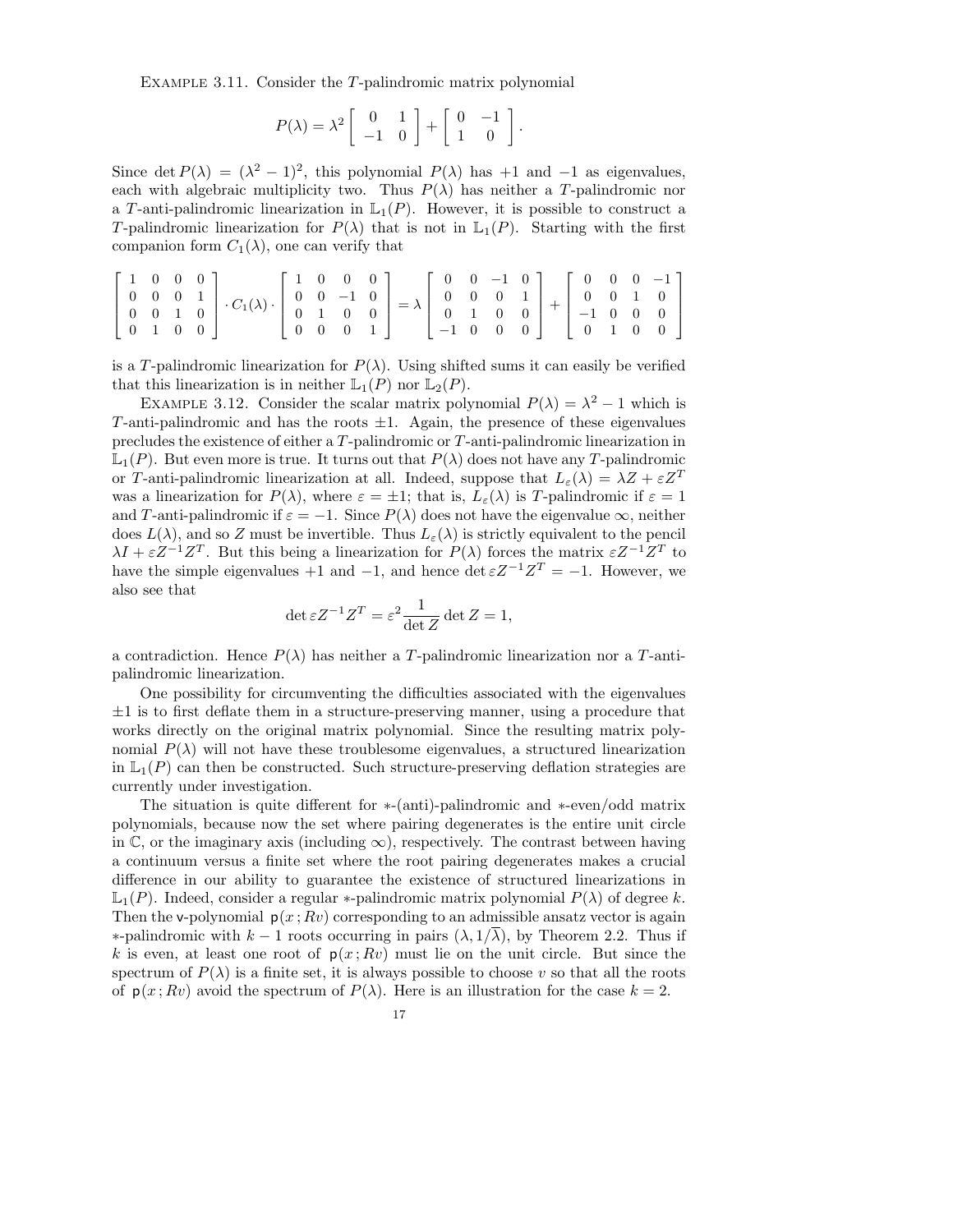EXAMPLE 3.13. Consider a regular matrix polynomial  $P(\lambda) = \lambda^2 A + \lambda B + A^*$ which is \*-palindromic, that is,  $B = B^*$ . Choose  $\zeta$  on the unit circle in  $\mathbb C$  such that  $\zeta$ is not an eigenvalue of  $P(\lambda)$ . Now choose  $z \in \mathbb{C}$  so that  $\zeta = -z/\overline{z}$ . Then  $v = (z, \overline{z})^T$ satisfies  $Rv = \overline{v}$ , and the associated v-polynomial  $p(x : Rv) = \overline{z}x + z$  has  $\zeta$  as its only root. Therefore the ∗-palindromic pencil

$$
L(\lambda) = \lambda \begin{bmatrix} zA & zB - \overline{z}A^* \\ \overline{z}A & zA \end{bmatrix} + \begin{bmatrix} \overline{z}A^* & zA^* \\ \overline{z}B - zA & \overline{z}A^* \end{bmatrix} \in \mathbb{L}_1(P)
$$

with right ansatz vector v is a (strong) linearization for  $P(\lambda)$  by Theorem 3.8.

The observations made in this section have parallels for  $\star$ -even/odd structures. A list of structured linearizations in  $\mathbb{L}_1(P)$  for  $\star$ -(anti)-palindromic and  $\star$ -even/odd matrix polynomials of degree  $k = 2, 3$  is compiled in Tables 5.1 and 5.2.

3.7. The missing structures. Up to now in section 3 our attention has been focused on finding structured linearizations only for the eight  $\star$ -structures in Table 2.1. But what about "purely" palindromic, anti-palindromic, even and odd matrix polynomials? Why have they been excluded from consideration? It turns out that these structures cannot be linearized in a structure preserving way. For example, consider a regular palindromic polynomial  $P(\lambda)$  of degree  $k \geq 2$ . By [11, Theorem 1.7] a pencil can only be a linearization for  $P(\lambda)$  if the geometric multiplicity of each eigenvalue of the pencil is less than or equal to  $n$ . On the other hand, any palindromic linearization has the form  $L(\lambda) = \lambda Z + Z$ , and thus must have the eigenvalue −1 with geometric multiplicity kn. Analogous arguments exclude structure-preserving linearizations for anti-palindromic, even, and odd polynomials.

4. Good vibrations from good linearizations. As an illustration of the importance of structure preservation in practical problems, we indicate how the techniques developed in this paper have had a significant impact on computations in an eigenvalue problem occurring in the vibration analysis of rail tracks under excitation arising from high speed trains. This eigenvalue problem has the form

$$
\left(\kappa A(\omega) + B(\omega) + \frac{1}{\kappa}A(\omega)^T\right)x = 0,\tag{4.1}
$$

where  $A, B$  are large, sparse, parameter-dependent, complex square matrices with  $B$ complex symmetric and A highly singular. For details of the derivation of this model see [16] and [17]. The parameter  $\omega$  is the excitation frequency and the eigenvalue problem has to be solved over a wide frequency range of  $\omega = 0$ –5,000 Hz. Clearly, for any fixed value of  $\omega$ , multiplying (4.1) by  $\kappa$  leads to the T-palindromic eigenvalue problem introduced in (1.2). In addition to the presence of a large number of zero and infinite eigenvalues caused by the rank deficiency of A, the finite nonzero eigenvalues cover a wide range of magnitudes that increases as the FEM discretization is made finer. The eigenvalues of the problem under consideration range from  $10^{15}$  to  $10^{-15}$ , thereby making this a very challenging numerical problem.

Attempts at solving this problem with the QZ-algorithm without respecting its structure resulted in computed eigenvalues with no correct digits even in quadruple precision arithmetic. Furthermore, the symmetry of the spectrum with respect to the unit circle was highly perturbed [16].

As an alternative, in [16], [17] a T-palindromic linearization for the eigenvalue problem (4.1) was used. Based on this linearization the infinite and zero eigenvalues of the resulting T-palindromic pencil could be deflated in a structure preserving way. The resulting smaller T-palindromic problem was then solved via different methods,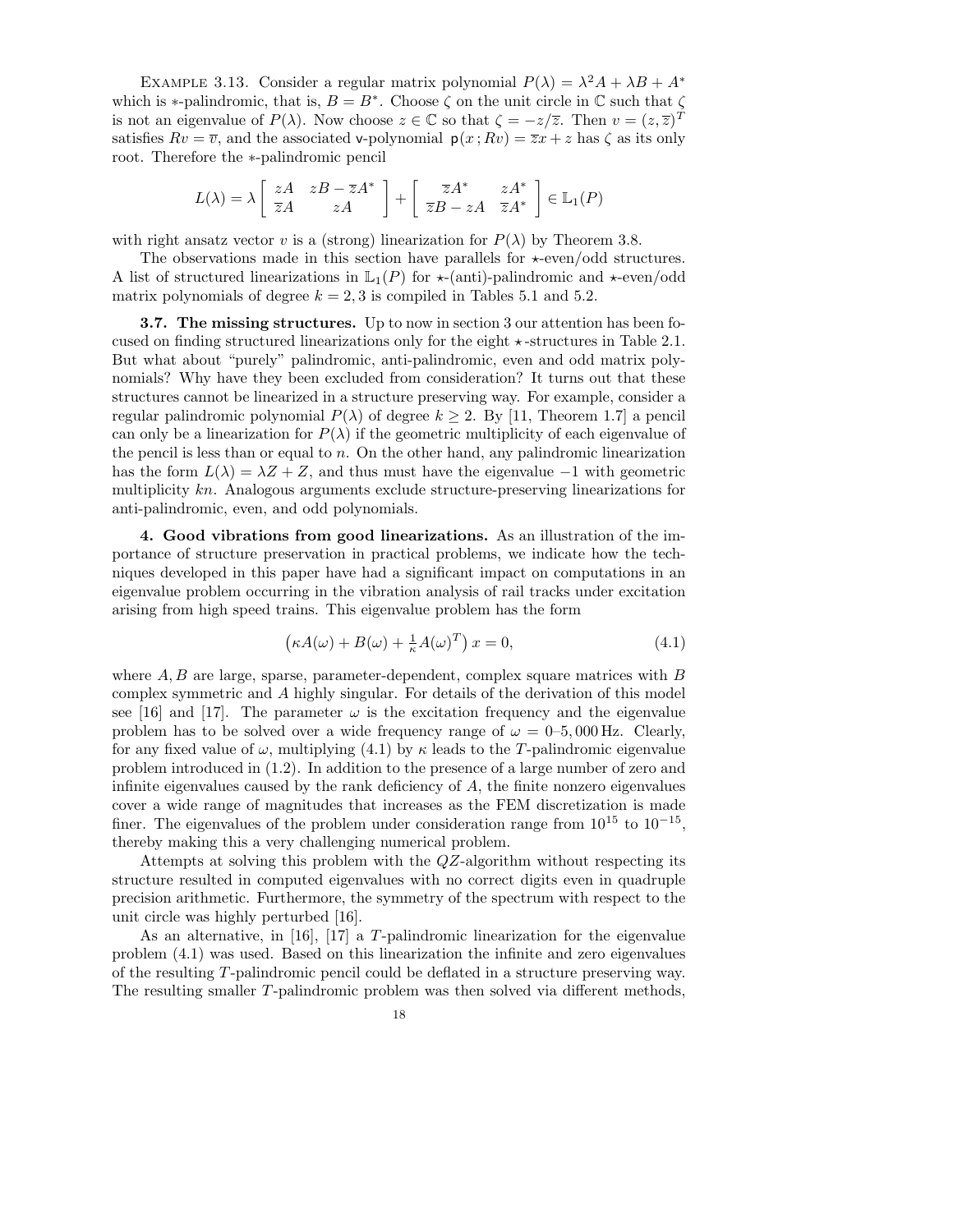resulting in eigenvalues with good accuracy in double precision arithmetic; i.e., the computed eigenvalues were accurate to within the range of the discretization error of the underlying finite element discretization. Thus physically useful eigenvalues were determined [16], [17], with no modification in the mathematical model or in the discretization scheme. The only change made was in the numerical linear algebra, to methods based on the new structure preserving linearization techniques described in this paper [19].

Thus we see that the computation of "good vibrations" (i.e., accurate eigenvalues and eigenvectors) requires the use of "good linearizations" (i.e., linearizations that reflect the structure of the original polynomial).

5. Conclusions. The numerical solution of structured nonlinear eigenvalue problems is an important component of many applications. Building on the work in [27], we have developed a theory that provides criteria for the existence of strong linearizations that reflect  $\star$ -even/odd or  $\star$ -(anti)-palindromic structure of a matrix polynomial, and presented a systematic method to construct such linearizations. As shown in [16], [17], numerical methods based on these structured linearizations are expected to be more effective in computing accurate eigenvalues in practical applications.

Acknowledgment. We thank the mathematics departments of the universities of Manchester, TU Berlin, and Western Michigan, and the Banff International Research Station for giving us the opportunity to carry out this joint research. We thank Françoise Tisseur for helpful comments on an earlier draft, and Ralph Byers for several enlightening discussions on this topic. Finally, we thank three referees for useful suggestions that helped us to significantly improve an earlier version of this paper.

### REFERENCES

- [1] H. Abou-Kandil, G. Freiling, V. Ionescu, and G. Jank, Matrix Riccati Equations in Control and Systems Theory, Birkhäuser, Basel, Switzerland, 2003.
- [2] E. Anderson, Z. Bai, C. Bischof, J. Demmel, J. Dongarra, J. Du Croz, A. Greenbaum, S. Hammarling, A. McKenney, S. Ostrouchov, and D. Sorensen, LAPACK Users' Guide, SIAM, Philadelphia, PA, second ed., 1995.
- [3] T. APEL, V. MEHRMANN, AND D. WATKINS, Structured eigenvalue methods for the computation of corner singularities in 3D anisotropic elastic structures., Comp. Meth. Appl. Mech. Eng., 191 (2002), pp. 4459–4473.
- [4]  $\longrightarrow$ , Numerical solution of large scale structured polynomial or rational eigenvalue problems, in Foundations of Computational Mathematics, Minneapolis 2002, F. Cucker and P. Olver, eds., vol. 312 of London Mathematical Society Lecture Note Series, Cambridge University Press, 2004, pp. 137–157.
- [5] P. Benner, R. Byers, V. Mehrmann, and H. Xu, Numerical computation of deflating subspaces of skew Hamiltonian/Hamiltonian pencils, SIAM J. Matrix Anal. Appl., 24 (2002), pp. 165–190.
- [6] D. Chu, X. Liu, and V. Mehrmann, A numerically backwards stable method for computing the Hamiltonian Schur form, Preprint 2004/24, Institut für Mathematik, TU Berlin, D-10623 Berlin, FRG, 2004. url: http://www.math.tu-berlin.de/preprints/.
- [7] H. FASSBENDER, Symplectic Methods for the Symplectic Eigenvalue Problem, Kluwer Academic, New York, 2000.
- [8] F. R. GANTMACHER, Theory of Matrices, vol. 2, Chelsea, New York, 1959.
- [9] S. GARVEY, U. PRELLS, M. FRISWELL, AND Z. CHEN, General isospectral flows for linear dynamic systems, Linear Algebra Appl., 385 (2004), pp. 335–368.
- [10] I. GOHBERG, M. A. KAASHOEK, AND P. LANCASTER, General theory of regular matrix polynomials and band Toeplitz operators, Integr. Eq. Operator Theory, 11 (1988), pp. 776–882.
- [11] I. GOHBERG, P. LANCASTER, AND L. RODMAN, *Matrix Polynomials*, Academic Press, New York, 1982.
- [12] , Matrices and Indefinite Scalar Products, Birkhäuser, Basel, 1983.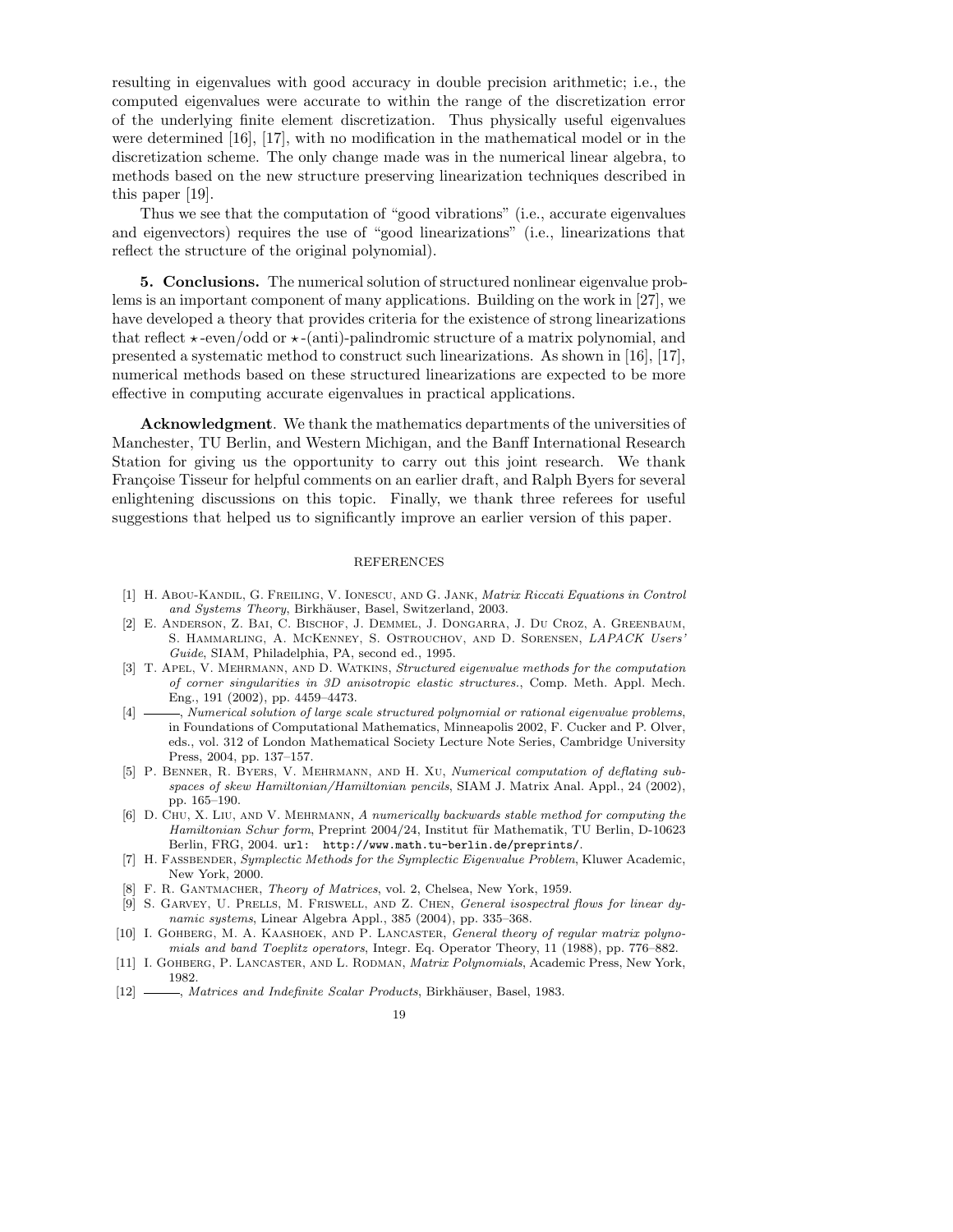- [13] N. J. HIGHAM, D. S. MACKEY, N. MACKEY, AND F. TISSEUR, Symmetric linearizations for matrix polynomials, MIMS EPrint 2005.25, Manchester Institute for Mathematical Sciences, The University of Manchester, UK, Nov. 2005. Submitted to SIAM J. Matrix Anal. Appl.
- [14] N. J. HIGHAM, D. S. MACKEY, AND F. TISSEUR, The conditioning of linearizations of matrix polynomials, MIMS EPrint 2005.23, Manchester Institute for Mathematical Sciences, The University of Manchester, UK, Nov. 2005. To appear in SIAM J. Matrix Anal. Appl.
- [15] N. J. Higham, F. Tisseur, and P. M. V. Dooren, Detecting a definite Hermitian pair and a hyperbolic or elliptic quadratic eigenvalue problem, and associated nearness problems, Linear Algebra Appl., 351–352 (2002), pp. 455–474.
- [16] A. Hilliges, Numerische L¨osung von quadratischen Eigenwertproblemen mit Anwendung in der Schienendynamik, Diplomarbeit, TU Berlin, Institut für Mathematik, 2004.
- [17] A. Hilliges, C. Mehl, and V. Mehrmann, On the solution of palindromic eigenvalue problems, in Proceedings of the 4th European Congress on Computational Methods in Applied Sciences and Engineering (ECCOMAS), Jyväskylä, Finland, 2004. CD-ROM.
- [18] P. Hilton, Personal communication, 2004. See also Miscellanea, College Math. J., Nov 1999.
- [19] I. C. F. Ipsen, Accurate eigenvalues for fast trains, SIAM News, 37 (2004), pp. 1–2.
- [20] P. Lancaster, Symmetric transformations of the companion matrix, NABLA: Bull. Malayan Math. Soc., 8 (1961), pp. 146–148.
- [21] , Lambda-matrices and Vibrating Systems, Pergamon Press, Oxford, 1966.
- [22] P. Lancaster and P. Psarrakos, A note on weak and strong linearizations of regular matrix polynomials, Numerical Analysis Report No. 470, Manchester Centre for Computational Mathematics, Manchester, England, June 2005.
- [23] P. LANCASTER AND L. RODMAN, The Algebraic Riccati Equation, Oxford University Press, Oxford, 1995.
- [24] D. LEGUILLON, Computation of 3d-singularities in elasticity, in Boundary value problems and integral equations in nonsmooth domains, M. C. et al., ed., vol. 167 of Lect. Notes Pure Appl. Math., New York, 1995, Marcel Dekker, pp. 161–170. Proceedings of the conference, held at the CIRM, Luminy, France, May 3-7, 1993.
- [25] R. B. Lehoucq, D. C. Sorensen, and C. Yang, ARPACK Users' Guide: Solution of Large-Scale Eigenvalue Problems with Implicitly Restarted Arnoldi Methods, SIAM, Philadelphia, 1998.
- [26] D. S. Mackey, N. Mackey, C. Mehl, and V. Mehrmann, Palindromic polynomial eigenvalue problems: Good vibrations from good linearizations, Technical Report 239, DFG Research Center Matheon, Mathematics for key technologies in Berlin, TU Berlin, Str. des 17. Juni 136, D-10623 Berlin, Germany, 2005. url: http://www.matheon.de/ .
- [27] Rector spaces of linearizations for matrix polynomials, Technical Report 238, DFG Research Center Matheon, Mathematics for key technologies in Berlin, TU Berlin, Str. des 17. Juni 136, D-10623 Berlin, Germany, 2005. url: http://www.matheon.de/. To appear in SIAM J. Matrix Anal. Appl.
- [28] D. S. Mackey, N. Mackey, and F. Tisseur, Structured factorizations in scalar product spaces, SIAM J. Matrix Anal. Appl., 27 (2006), pp. 821–850.
- [29] MATLAB, Version 5. The MathWorks, inc., 24 Prime Park Way, Natick, MA 01760-1500, USA, 1996.
- [30] V. Mehrmann, The Autonomous Linear Quadratic Control Problem, Theory and Numerical Solution, no. 163 in Lecture Notes in Control and Information Sciences, Springer-Verlag, Heidelberg, July 1991.
- [31]  $\_\_\_\_\$  A step toward a unified treatment of continuous and discrete time control problems, Linear Algebra Appl., 241–243 (1996), pp. 749–779.
- [32] V. MEHRMANN AND D. WATKINS, Structure-preserving methods for computing eigenpairs of large sparse skew-Hamiltonian/Hamiltonian pencils, SIAM J. Sci. Comput., 22 (2001), pp. 1905–1925.
- [33]  $\_\_\_\_\_$  Polynomial eigenvalue problems with Hamiltonian structure, Electr. Trans. Num. Anal., 13 (2002), pp. 106–118.
- [34] F. TISSEUR AND K. MEERBERGEN, The quadratic eigenvalue problem, SIAM Rev., 43 (2001), pp. 235–286.
- [35] S. ZAGLMAYR, Eigenvalue problems in SAW-filter simulations, Diplomarbeit, Inst. of Comp. Mathematics, J. Kepler Univ. Linz, Austria, 2002.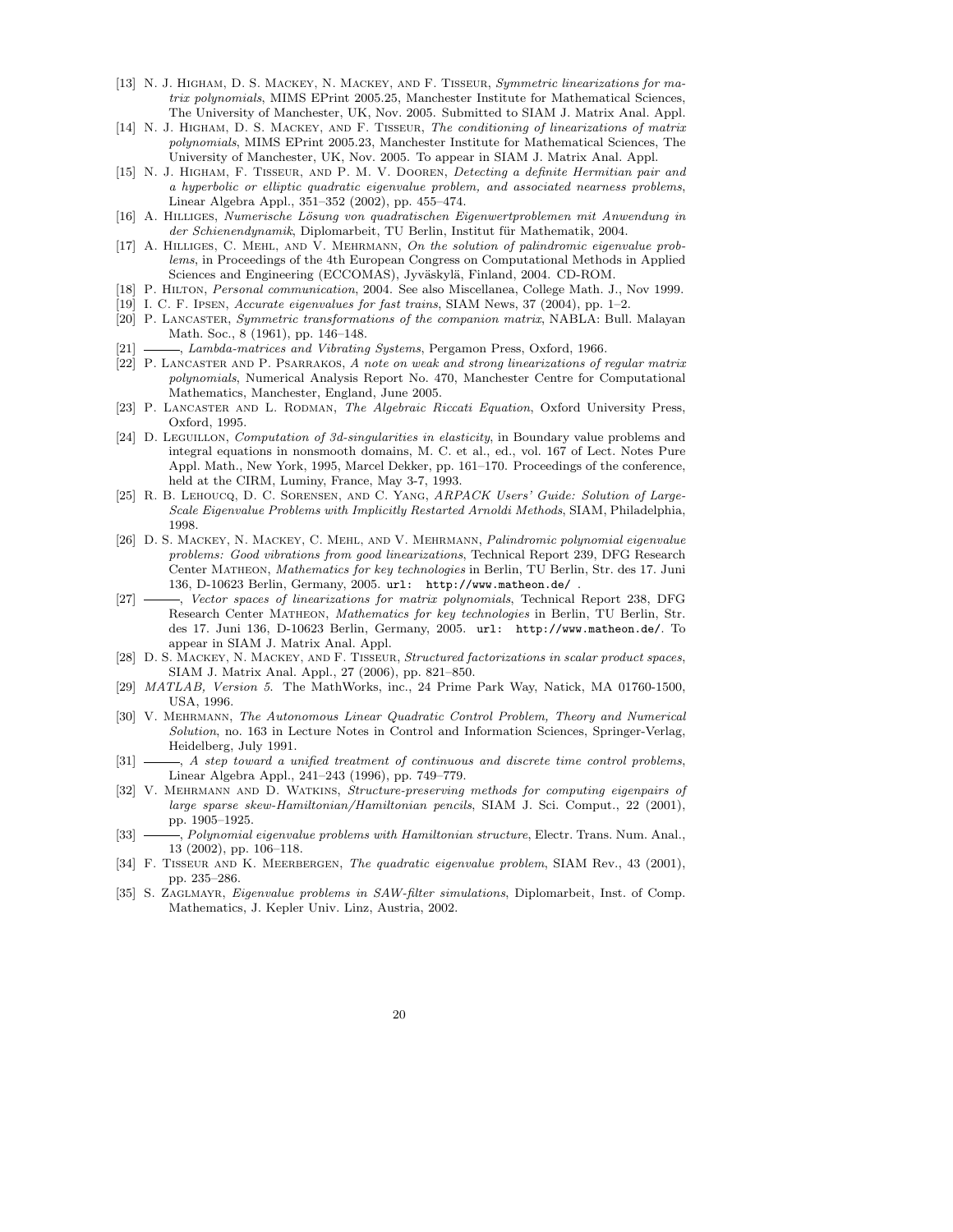| Structure<br>of $P(\lambda)$         | Structure<br>of $L(\lambda)$    | $\upsilon$                                                     | $L(\lambda)$ with right ansatz vector v                                                                                                                                             | Root of<br>p(x; Mv) |
|--------------------------------------|---------------------------------|----------------------------------------------------------------|-------------------------------------------------------------------------------------------------------------------------------------------------------------------------------------|---------------------|
| $T$ -palin-<br>dromic                | $T$ -palin-<br>dromic           | $\begin{bmatrix} 1 \\ 1 \end{bmatrix}$                         | $\lambda \left[ \begin{array}{cc} A & B-C \\ A & A \end{array} \right] + \left[ \begin{array}{cc} C & C \\ B-A & C \end{array} \right]$                                             | $-1$                |
| $B=B^T$<br>$C = A^T$                 | $T$ -anti-<br>palin-<br>dromic. | $\begin{bmatrix} 1 \\ -1 \end{bmatrix}$                        | $\lambda \left[ \begin{array}{cc} A & B+C \\ -A & A \end{array} \right] + \left[ \begin{array}{cc} -C & C \\ -B-A & -C \end{array} \right]$                                         | $\mathbf{1}$        |
| $T$ -anti-<br>palin-<br>dromic.      | $T$ -palin-<br>dromic           | $\begin{bmatrix} 1 \\ -1 \end{bmatrix}$                        | $\lambda \left[ \begin{array}{cc} A & B+C \\ -A & A \end{array} \right] + \left[ \begin{array}{cc} -C & C \\ -B-A & -C \end{array} \right]$                                         | $\mathbf 1$         |
| $B = -B^T$<br>$C=-A^T$               | $T$ -anti-<br>palin-<br>dromic  | $\left[\begin{array}{c}1\\1\end{array}\right]$                 | $\lambda \left[ \begin{array}{cc} A & B-C \\ A & A \end{array} \right] + \left[ \begin{array}{cc} C & C \\ B-A & C \end{array} \right]$                                             | $-1$                |
| *-palin-<br>dromic                   | *-palin-<br>dromic              | $\left[\begin{array}{c}z\\bar{z}\end{array}\right]$            | $\lambda \begin{bmatrix} zA & zB - \bar{z}C \\ \bar{z}A & zA \end{bmatrix} + \begin{bmatrix} \bar{z}C & zC \\ \bar{z}B - zA & \bar{z}C \end{bmatrix}$                               | $-z/\bar{z}$        |
| $B=B^*$<br>$C=A^*$                   | *-anti-<br>palin-<br>dromic     | $\left  \begin{array}{c} z \\ -\bar{z} \end{array} \right $    | $\lambda \left[ \begin{array}{cc} zA & zB+\bar{z}C \\ -\bar{z}A & zA \end{array} \right] + \left[ \begin{array}{cc} -\bar{z}C & zC \\ -\bar{z}B-zA & -\bar{z}C \end{array} \right]$ | $z/\bar{z}$         |
| $T$ -even                            | $T$ -even                       | $\left[\begin{array}{c} 0 \\ 1 \end{array}\right]$             | $\lambda \left[ \begin{array}{cc} 0 & -A \\ A & B \end{array} \right] + \left[ \begin{array}{cc} A & 0 \\ 0 & C \end{array} \right]$                                                | $\infty$            |
| $A = A^T$<br>$B = -B^T$<br>$C = C^T$ | $T$ -odd                        | $\left[\begin{array}{c}1\\0\end{array}\right]$                 | $\lambda \left[ \begin{array}{cc} A & 0 \\ 0 & C \end{array} \right] + \left[ \begin{array}{cc} B & C \\ -C & 0 \end{array} \right]$                                                | $\overline{0}$      |
| $T$ -odd                             | $T$ -even                       | $\begin{array}{ c} 1 \\ 0 \end{array}$                         | $\lambda \begin{array}{ccc} A & 0 \\ 0 & C \end{array} + \begin{array}{ccc} B & C \\ -C & 0 \end{array}$                                                                            | $\overline{0}$      |
| $A = -A^T$<br>$B=B^T$<br>$C = -C^T$  | $T$ -odd                        | $\left[\begin{array}{c} 0 \\ 1 \end{array}\right]$             | $\lambda \begin{vmatrix} 0 & -A \\ A & B \end{vmatrix} + \begin{vmatrix} A & 0 \\ 0 & C \end{vmatrix}$                                                                              | $\infty$            |
| *-even                               | *-even                          | $\left\lceil \begin{array}{c} i \\ r \end{array} \right\rceil$ | $\lambda \left[ \begin{array}{cc} iA & -rA \\ rA & rB + iC \end{array} \right] + \left[ \begin{array}{cc} rA + iB & iC \\ -iC & rC \end{array} \right]$                             | $-ir$               |
| $A = A^*$<br>$B=-B^*$<br>$C=C^*$     | *-odd                           | $\begin{array}{ c c c c c } \hline r & i \end{array}$          | $\lambda \left[ \begin{array}{cc} rA & -iA \\ iA & iB + rC \end{array} \right] + \left[ \begin{array}{cc} iA + rB & rC \\ -rC & iC \end{array} \right]$                             | $\frac{i}{r}$       |

TABLE  $5.1\,$ Structured linearizations for  $\lambda^2 A + \lambda B + C$ . Except for the parameters  $r \in \mathbb{R}$  and  $z \in \mathbb{C}$ , the linearizations are unique up to a (suitable) scalar factor. The last column lists the roots of the v-polynomial  $p(x; Mv)$  corresponding to  $M = R$  or  $M = \Sigma$ , respectively.